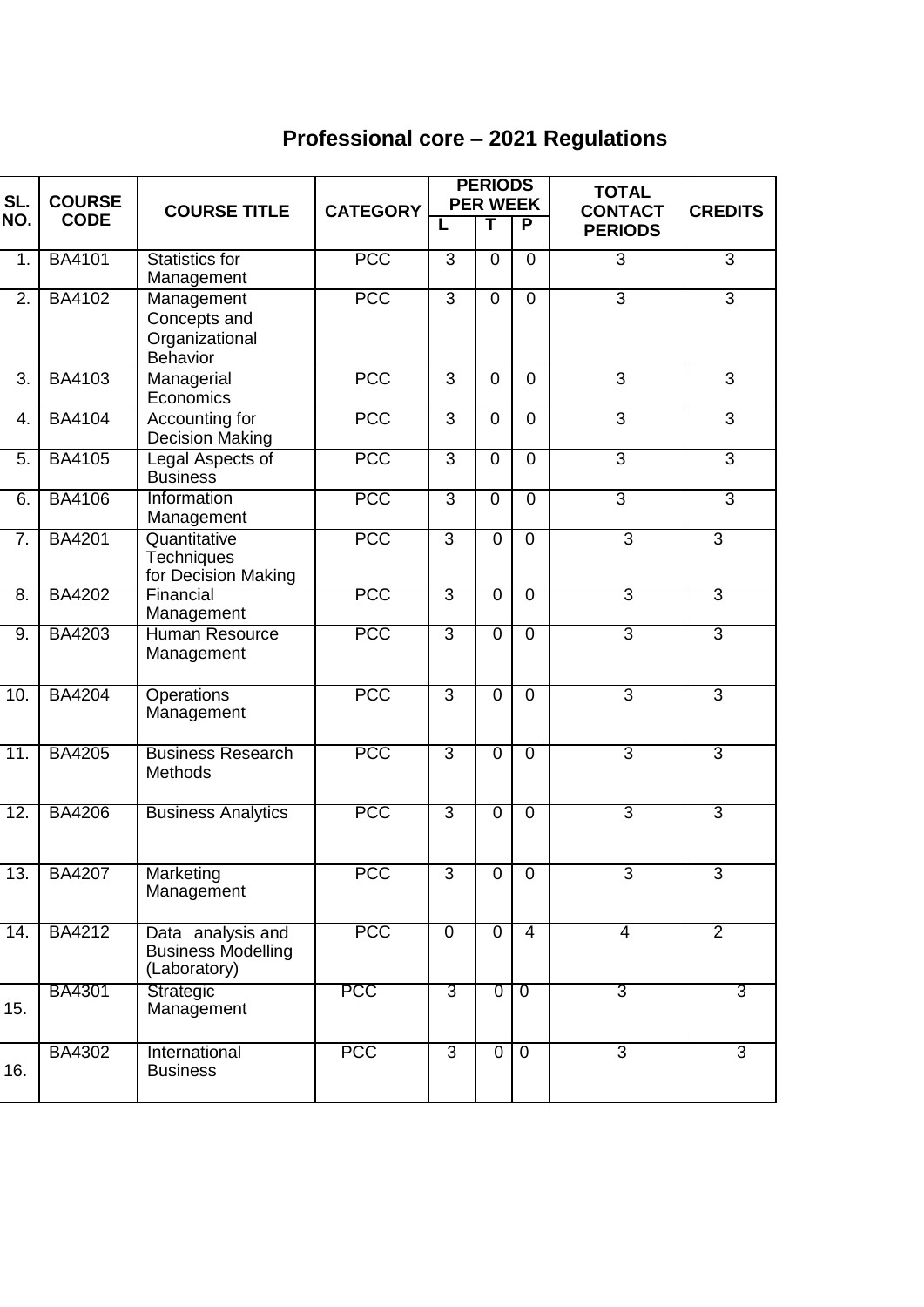### **BA4101 STATISTICS FOR MANAGEMENT L T P C**

**3 0 0 3**

#### **COURSE OBJECTIVE**:

 $\triangleright$  To learn the applications of statistics in business decision making.

### **UNIT I INTRODUCTION 9**

Basic definitions and rules for probability, conditional probability independence of events, Baye's theorem, and random variables, Probability distributions: Binomial, Poisson, Uniform and Normal distributions.

### **UNIT II SAMPLING DISTRIBUTION AND ESTIMATION 9**

Introduction to sampling distributions, sampling distribution of mean and proportion, application of central limit theorem, sampling techniques. Estimation: Point and Interval estimates for population parameters of large sample and small samples, determining the sample size.

### **UNIT III TESTING OF HYPOTHESIS - PARAMETIRC TESTS 9**

Hypothesis testing: one sample and two sample tests for means and proportions of large samples (ztest), one sample and two sample tests for means of small samp les (t-test), F-test for two sample standard deviations. ANOVA one and two way

### **UNIT IV NON-PARAMETRIC TESTS 9**

Chi-square test for single sample standard deviation. Chi-square tests for independence of attributes and goodness of fit. Sign test for paired data. Rank sum test. Kolmogorov-Smirnov – test for goodness of fit, comparing two populations. Mann – Whitney U test and Kruskal Wallis test. One sample run test.

### **UNIT V CORRELATION AND REGRESSION 9**

Correlation – Coefficient of Determination – Rank Correlation – Regression – Estimation of Regression line – Method of Least Squares – Standard Error of estimate.

### **TOTAL:45 PERIODS**

### **COURSE OUTCOMES**:

- $\triangleright$  To facilitate objective solutions in business decision making.
- $\triangleright$  To understand and solve business problems.
- $\triangleright$  To apply statistical techniques to data sets, and correctly interpret the results.
- $\triangleright$  To develop skill-set that is in demand in both the research and business environments.
- $\triangleright$  To enable the students to apply the statistical techniques in a work setting.

### **REFERENCES**:

- 1. Richard I. Levin, David S. Rubin, Masood H.Siddiqui, Sanjay Rastogi, Statistics for Management, Pearson Education, 8th Edition,2017.
- 2. Prem. S. Mann, Introductory Statistics, Wiley Publications, 9th Edition, 2015.
- 3. T N Srivastava and Shailaja Rego, Statistics for Management, Tata McGraw Hill, 3<sup>rd</sup> Edition 2017.
- 4. Ken Black, Applied Business Statistics, 7th Edition, Wiley India Edition, 2012.
- 5. David R. Anderson, Dennis J. Sweeney, Thomas A.Williams, Jeffrey D.Camm, James J.Cochran, Statistics for business and economics, 13th edition, Thomson (South – Western) Asia, Singapore, 2016.
- 6. N. D. Vohra, Business Statistics, Tata McGrawHill, 2017.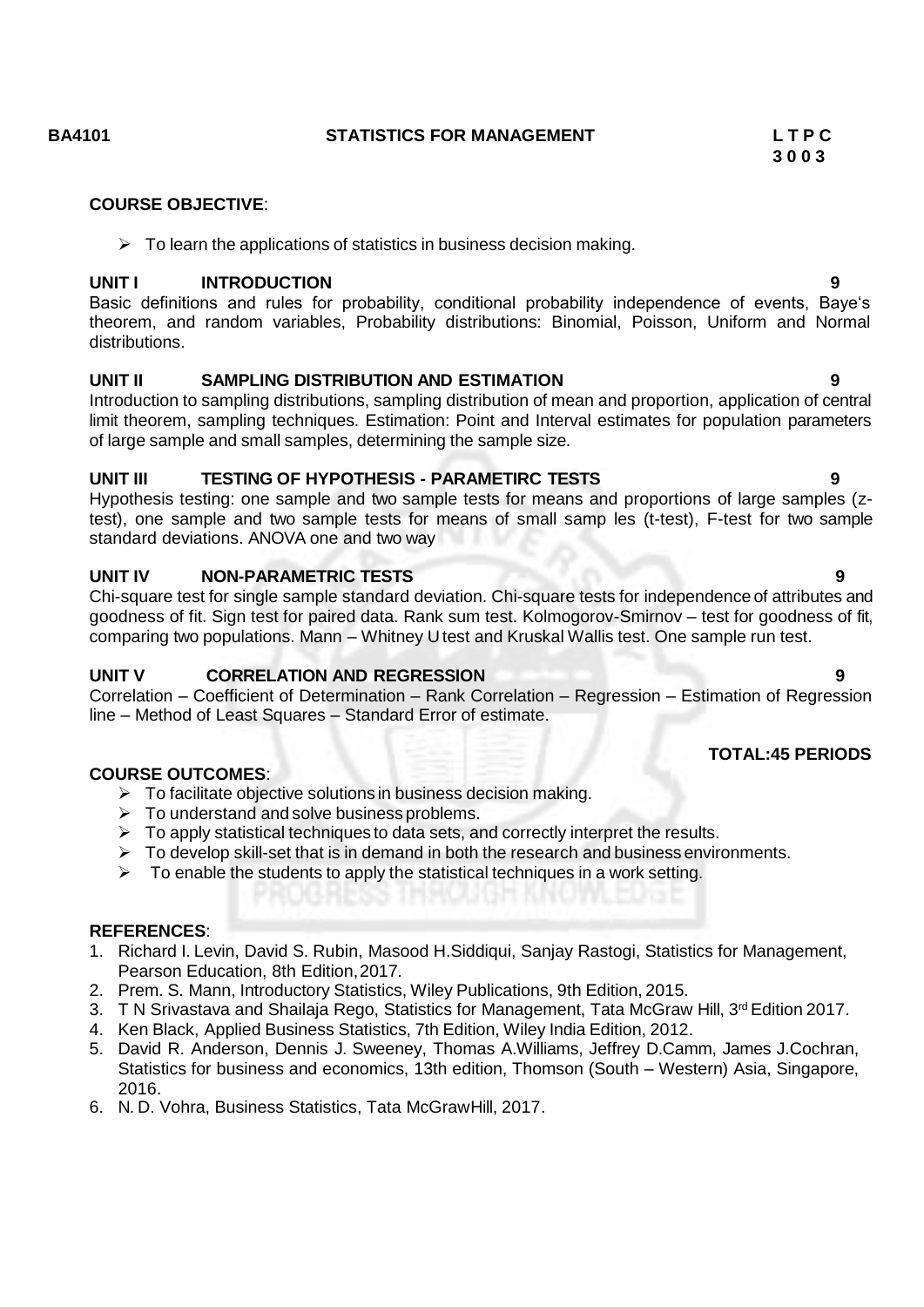### **BA4102 MANAGEMENT CONCEPTS AND ORGANIZATIONAL BEHAVIOR L T P C**

#### **COURSE OBJECTIVES:**

- $\triangleright$  To familiarize the students to the basic concepts of management in order to aid in understanding how an organization functions, and in understanding the complexity and wide variety of issues managers face in today's business firms.
- $\triangleright$  To acquaint the students with the fundamentals of managing business and to understand individual and group behaviour at work place so as to improve the effectiveness of an organization. The course will use and focus on Indian experiences, approaches and cases.

### **UNIT I NATURE AND THEORIES OF MANAGEMENT 9**

Evolution of management Thought-Classical, Behavioral and Management Science Approaches Management- meaning, levels, management as an art or science, Managerial functions and Roles, Evolution of Management Theory- Classical era- Contribution of F.W.Taylor, Henri Fayol, Neo-Classical-Mayo & Hawthorne Experiments. • Modern era – system & contingency approach Managerial Skills.

### **UNIT II PLANNING AND ORGANISING 9**

Planning - Steps in Planning Process - Scope and Limitations - Forecasting and types of Planning - Characteristics of a sound Plan - Management by Objectives (MBO) - Policies and Strategies - Scope and Formulation - Decision Making - Types, Techniques and Processes.

Organisation Structure and Design - Authority and Responsibility Relationships - Delegation of Authority and Decentralisation - Interdepartmental Coordination - - Impact of Technology on Organisational design - Mechanistic vs Adoptive Structures - Formal and Informal Organisation.Control: meaning, function, Process and types of Control.

#### **UNIT III INDIVIDUAL BEHAVIOUR 9**

Meaning of Organizational behavior, contributing disciplines, importance of organizational behavior, Perception and Learning - Personality and Individual Differences - Motivation theories and Job Performance - Values, Attitudes and Beliefs - Communication Types-Process - Barriers - Making Communication Effective.

#### **UNIT IV GROUP BEHAVIOUR 9**

Groups and Teams: Definition, Difference between groups and teams, Stages of Group Development, Group Cohesiveness, Types of teams, Group Dynamics - Leadership - Styles - Approaches - Power and Politics - Organisational Structure - Organisational Climate and Culture, Conflict: concept, sources, Types, Stages of conflict, Management of conflict Organisational Change and Development.

### **UNIT V EMERGING ASPECTS OF ORGANIZATIONAL BEHAVIOUR 9**

Comparative Management Styles and approaches - Japanese Management Practices Organizational Creativity and Innovation - Organizational behavior across cultures - Conditions affecting cross cultural organizational operations, Managing International Workforce, Productivity and cultural contingencies, Cross cultural communication, Management of Diversity.

### **COURSE OUTCOMES**:

On completion of course, Students will develop

CO1 Understanding of various management concepts and skills required in the business world

CO2 In-depth knowledge of various functions of management in a real time management context

- CO3 Understanding of the complexities associated with management of individual behavior in the organizations
- CO4 Develop the skillset to have manage group behaviour in Organizations
- CO5 Insights about the current trends in managing organizational behaviour

### **TOTAL: 45 PERIODS**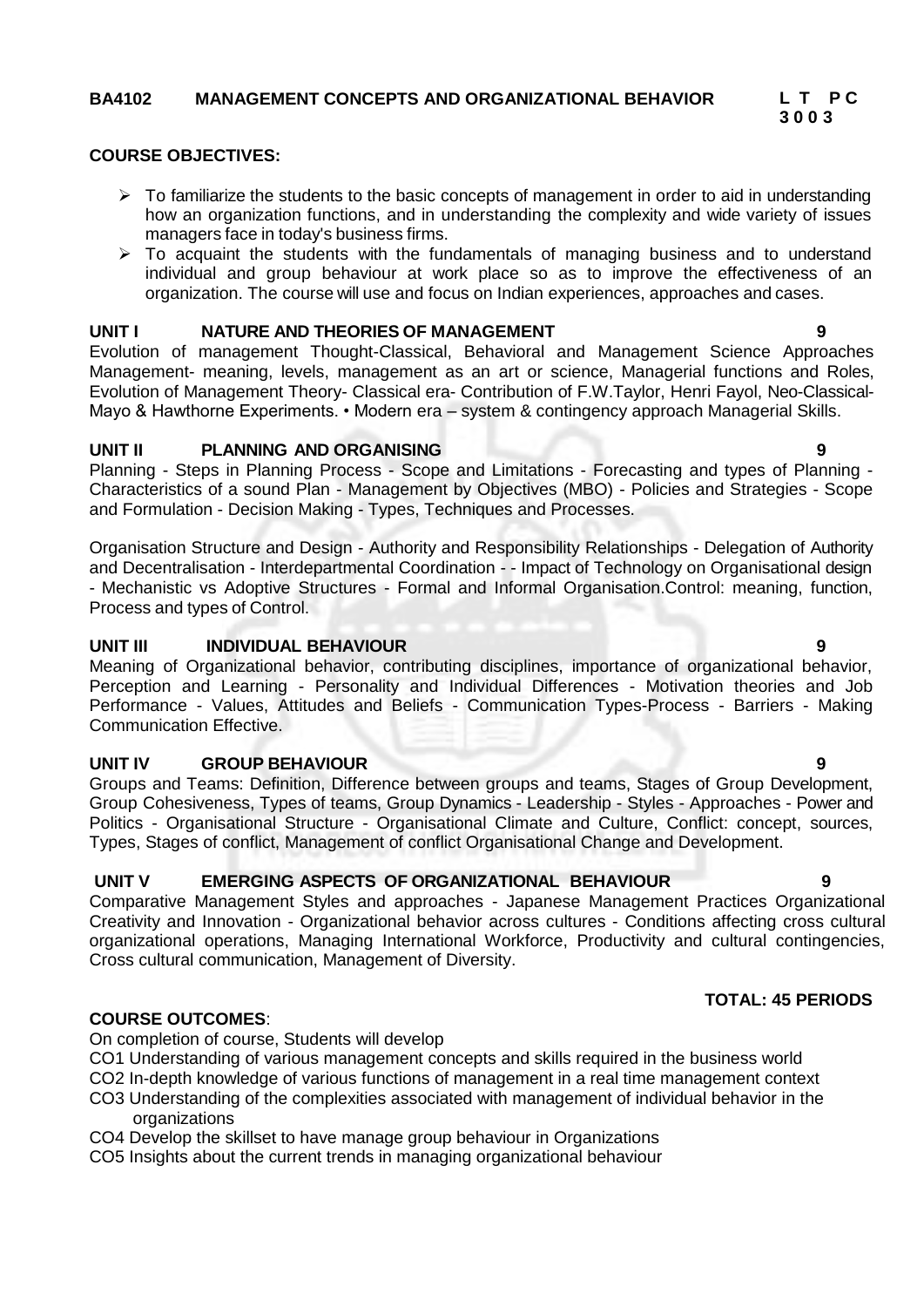### **REFERENCES:**

- 1. AndrewJ. Dubrin, Essentials of Management, Thomson Southwestern, 10th edition, 2016.
- 2. Samuel C. Certo and S.Trevis Certo, Modern Management: Concepts and Skills, Pearson education, 15th edition, 2018.
- 3. Harold Koontz and Heinz Weihrich, Essentials of Management: An International, Innovation, And Leadership Perspective, 10th edition, Tata McGraw-Hill Education, 2015.
- 4. Charles W.L Hill and Steven L McShane, "Principles of Management, McGraw Hill Education, Special Indian Edition, 2017.
- 5. Stephen P. Robbins, Timothy A.Judge, Organisational Behavior, PHI Learning / Pearson Education, 16th edition, 2014.
- 6. Fred Luthans, Organisational Behavior, McGrawHill, 12th Edition, 2013.
- 7. Don Hellriegel, Susan E. Jackson and John W,Jr Slocum, Management: A competency -Based Approach, Thompson South Western, 11th edition, 2008.
- 8. Heinz Weihrich, Mark V Cannice and Harold Koontz, Management- A global entrepreneurial perspective, Tata McGrawHill, 12th edition, 2008.
- 9. Stephen P. Robbins, David De Cenzo and Mary Coulter, Fundamentals Of Management, Prentice Hall of India,9 th edition2016.
- 10. McShane, Mary V. Glinow, Organizational Behavior, 8th Edition, Tata Mc Graw Hill, 2017.
- 11. Nelson, Quick, Khandelwal. ORGB An innovative approach to learning and teaching. Cengage learning. 2nd edition.2012
- 12. Robert Konopaske, John M Ivancevich, Michael T Matteson, Oranizational Behavior and Management, 11th edition, Tata McGraw Hill, 2017.
- 13. Udai Pareek, Understanding Organisational Behavior, 3rdEdition, Oxford Higher Education, 2011.
- 14. Jerald Greenberg, Behavior in Organizations, PHILearning. 10th edition. 2011

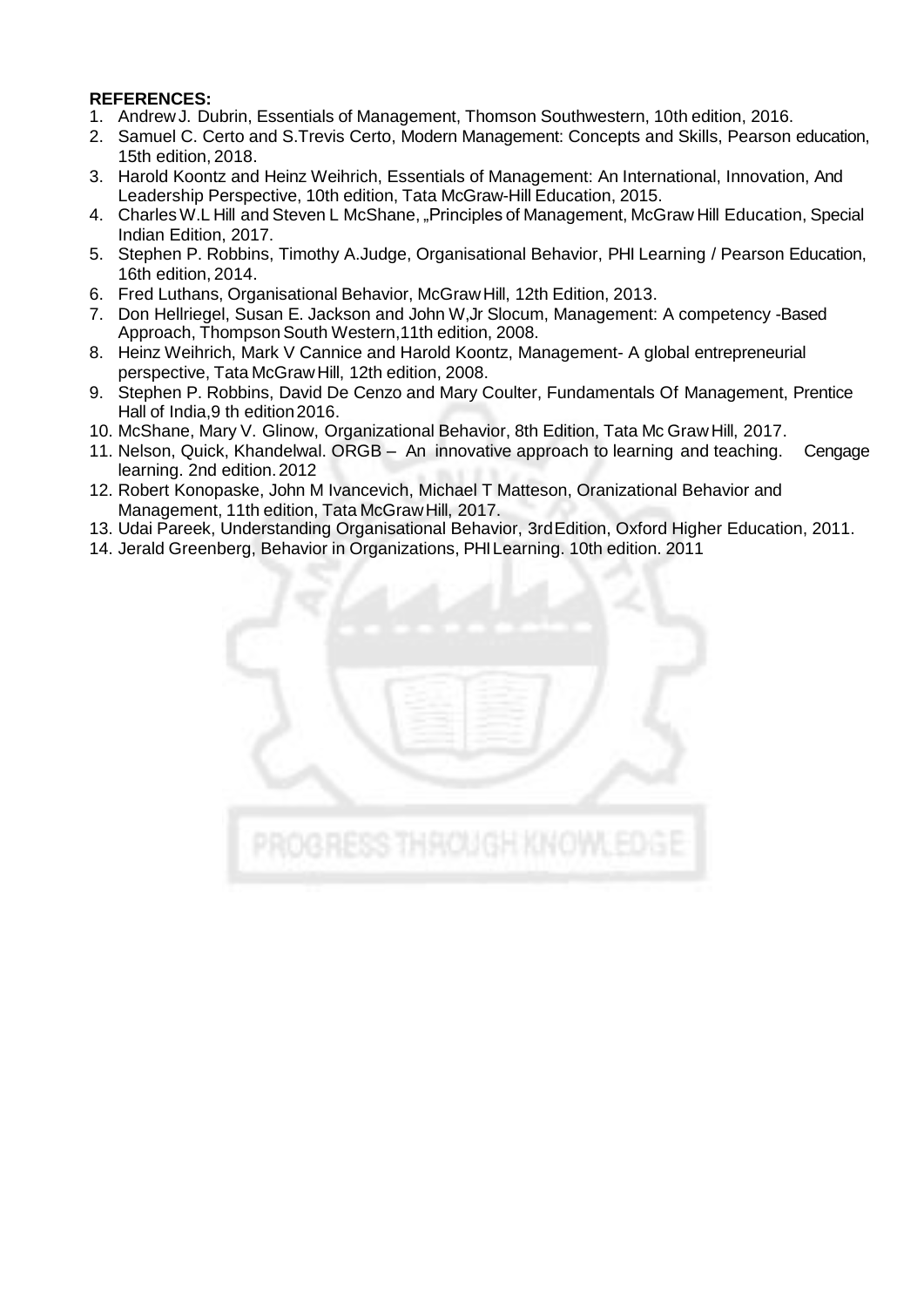### **COURSE OBJECTIVE:**

 $\triangleright$  To introduce the concepts of scarcity and efficiency; to explain principles of micro economics relevant to managing an organization; to describe principles of macroeconomics to have the understanding of economic environment of business.

### **UNIT I INTRODUCTION 9**

The themes of economics – scarcity and efficiency – three fundamental economic problems – society's capability – Production possibility frontiers (PPF) – Productive efficiency Vs economic efficiency – economic growth & stability – Micro economies and Macro economies – the role of markets and government – Positive Vs negative externalities.

### **UNIT II CONSUMER AND PRODUCER BEHAVIOUR 9**

Market – Demand and Supply – Determinants – Market equilibrium – elasticity of demand and supply – consumer behaviour – consumer equilibrium – Approaches to consumer behaviour – Production – Shortrun and long-run Production Function – Returns to scale – economies Vs diseconomies of scale – Analysis of cost – Short-run and long-run cost function – Relation between Production andcost function.

### **UNIT III PRODUCT AND FACTOR MARKET 9**

Product market – perfect and imperfect market – different market structures – Firm's equilibrium and supply – Market efficiency – Economic costs of imperfect competition – factor market – Land, Labour and capital – Demand and supply – determination of factor price – Interaction of product and factor market – General equilibrium and efficiency of competitive markets.

### **UNIT IV PERFORMANCE OF AN ECONOMY – MACRO ECONOMICS 9**

Macro-economic aggregates – circular flow of macroeconomic activity – National income determination – Aggregate demand and supply – Macroeconomic equilibrium – Components of aggregate demand and national income – multiplier effect – Demand side management – Fiscal policy in theory.

### **UNIT V AGGREGATE SUPPLY AND THE ROLE OF MONEY 9**

Short-run and Long-run supply curve – Unemployment and its impact – Okun's law – Inflation and the impact – reasons for inflation – Demand Vs Supply factors –Inflation Vs Unemployement tradeoff – Phillips curve –short- run and long-run –Supply side Policy and management- Money market- Demand and supply of money – money-market equilibrium and national income – the role of monetary policy.

### **COURSE OUTCOMES:**

- $\geq$  To introduce the concepts of scarcity and efficiency;<br> $\geq$  2. To explain principles of microeconomics relevant to
- $\geq$  2. To explain principles of microeconomics relevant to managing an organization <br> $\geq$  3. To describe principles of macroeconomics
- 3. To describe principles of macroeconomics
- $\geq 4$ . To have the understanding of economic environment of business.
- $\geq$  5. To study about the policies that regulate economic variables

### **REFERENCES:**

- 1. Paul A. Samuelson, William D. Nordhaus, Sudip Chaudhuri and Anindya Sen, Economics, 19th edition, Tata McGraw Hill, New Delhi,2011
- 2. William Boyes and Michael Melvin, Textbook of economics, Biztantra, 7 th edition 2008.
- 3. N. Gregory Mankiw, Principles of Economics, 8 th edition, Thomson learning, NewDelhi,2017.
- 4. Richard Lipsey and Alec Chrystal, Economics, 13th edition, Oxford, University Press, New Delhi, 2015.
- 5. Karl E. Case and Ray C. Fair, Principles of Economics, 12th edition, Pearson, Education Asia, New Delhi, 2017.
- 6. Panneerselvam. R, Engineering Economics, 2 nd Edition, PHI Learning, 2014.

**TOTAL: 45PERIODS**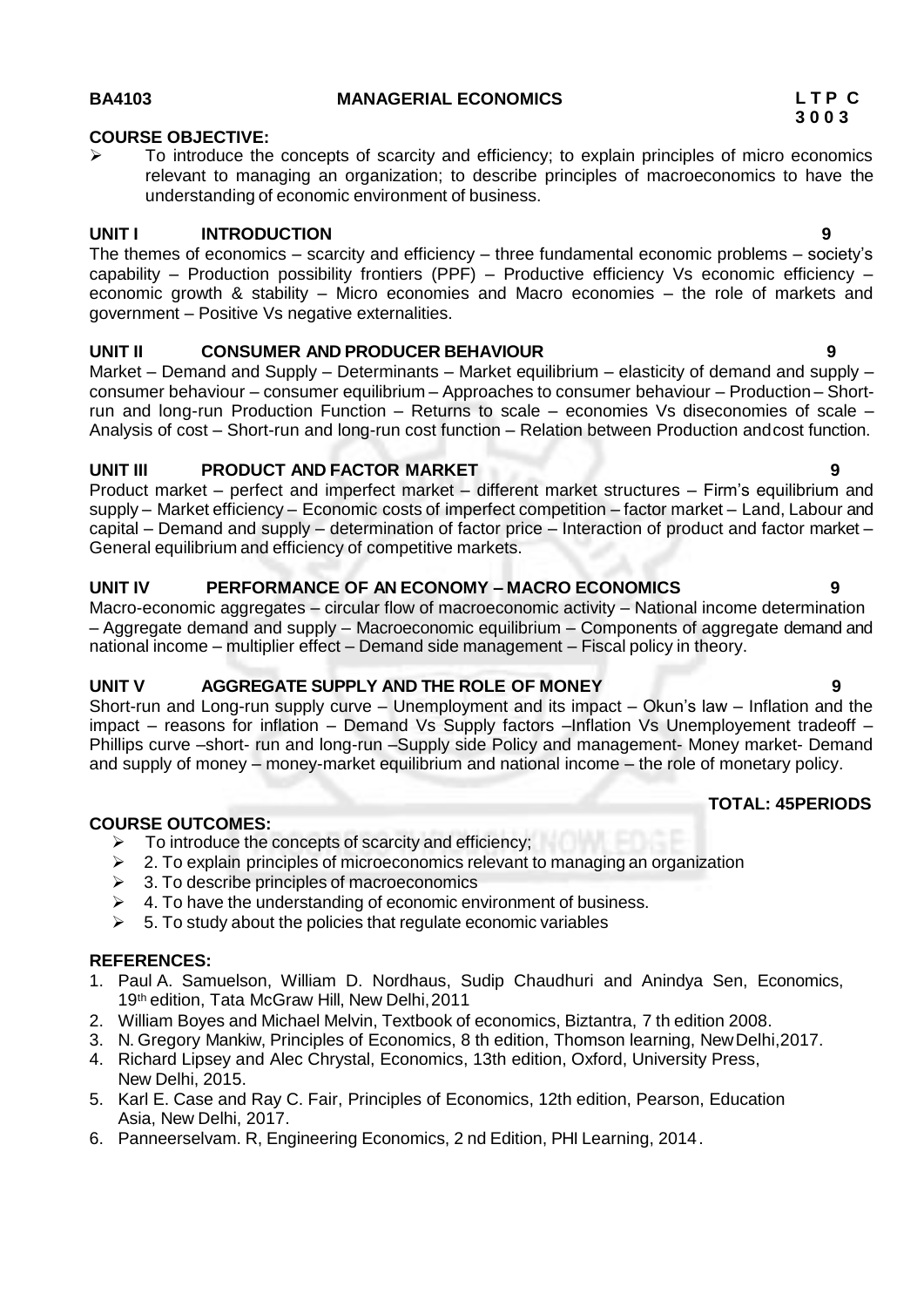### **BA4104 ACCOUNTING FOR DECISION MAKING L T P C**

#### **COURSE OBJECTIVE:**

 $\triangleright$  Acquire a reasonable knowledge in accounts analysis and evaluate financial statements

### **UNIT I FINANCIAL ACCOUNTING 9**

Introduction to Financial, Cost and Management Accounting – Generally accepted accounting principles– Double Entry System – Preparation of Journal, Ledger and Trial Balance Preparation of Final Accounts: Trading, Profit and Loss Accountand Balance Sheet - Reading the financial statements

#### **UNIT II ANALYSIS OF FINANCIAL STATEMENTS 9**

Financial ratio analysis, Interpretation of ratio for financial decisions - Dupont Ratios – Comparative statements - common size statements. Cash flow (as per Accounting Standard 3) and Funds flow statement analysis – Trend Analysis.

#### **UNIT III COST ACCOUNTING 9**

Cost Accounts – Classification of costs – Job cost sheet – Job order costing – Process costing – (excluding Interdepartmental Transfers and equivalent production) – Joint and By Product Costing – Activity Based Costing, Target Costing.

#### **UNIT IV MARGINAL COSTING 9**

Marginal Costing and profit planning – Cost, Volume, Profit Analysis – Break Even Analysis – Decision making problems -Make or Buy decisions -Determination of sales mix - Exploring new markets - Add or drop products -Expand or contract.

### **UNIT V BUDGETING AND VARIANCE ANALYSIS 9**

Budgetary Control – Sales, Production, Cash flow, fixed and flexible budget – Standard costing and Variance Analysis – (excluding overhead costing) -Accounting standards and accounting disclosure practices in India.

#### **COURSE OUTCOMES:**

- 1. A thorough grounding of financial accounting concepts
- 2. Preparation of financial statement analysis
- 3. Understand the management and cost accounting techniques
- 4. Apply the management and cost accounting techniques for decision making
- 5. Assess the accountancy standards of practices in India

#### **REFERENCES:**

- 1. R. Narayanaswamy, Financial Accounting, PHI, sixth edition, 2017.
- 2. M.Y. Khan & P.K. Jain, Management Accounting, Tata McGraw Hill, 8 th edtion,2018.
- 3. T.S. Reddy & A. Murthy, Financial Accounting, Margham Publications, 2014
- 4. Jan Williams, Susan Haka, Mark S bettner, Joseph V Carcello, Financial and Managerial Accounting - The basis for business Decisions, 18th edition, Tata McGraw Hill Publishers, 2017
- 5. Charles T. Horngren, Gary L.Sundem, David Burgstahler, Jeff Schatzberg, Introduction to Management Accounting, PHILearning, 2014 , 16th edition.
- 6. Earl K. Stice& James D.Stice, Financial Accounting, Reporting and Analysis, 8th edition, Cengage Learining, 2015.
- 7. N.M. Singhvi, Ruzbeh J.Bodhanwala, Management Accounting Text and cases,3 rd edition PHI Learning, 2018
- 8. Ashish K. Battacharya, Introduction to Financial Statement Analysis, Elsiever, 2012.

#### **TOTAL : 45 PERIODS**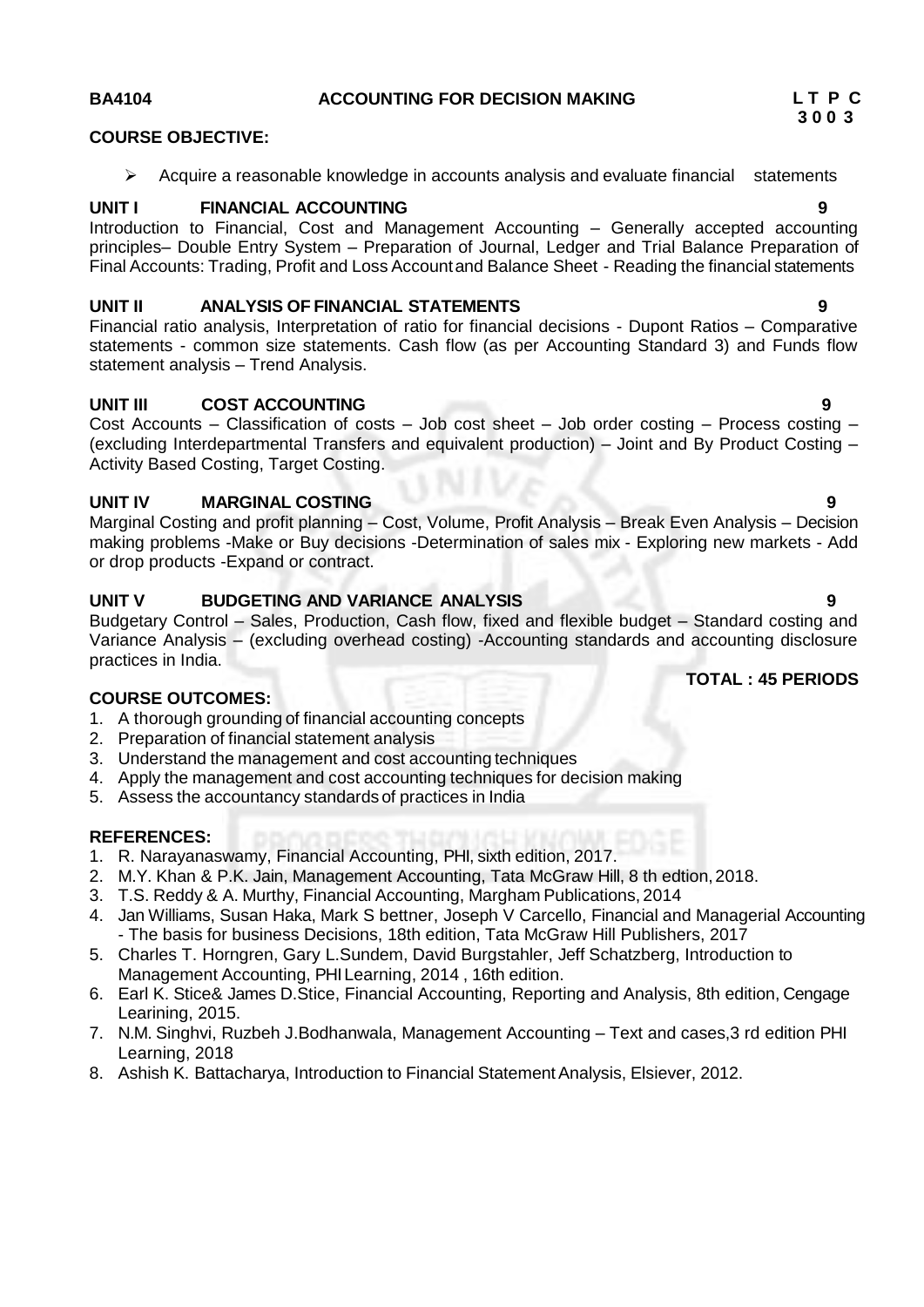#### **BA4105 LEGAL ASPECTS OF BUSINESS L T**

#### **COURSE OBJECTIVE:**

 $\triangleright$  The objective of this course is to familiarize the students with various laws that will help them to refine their understanding of howlaw affects the different aspects of business.

### **UNIT I COMMERCIAL LAW 9**

#### **THE INDIAN CONTRACT ACT 1872**

Definition of contract, essentials elements and types of a contract, Formation of a contract, performance of contracts, breach of contract and its remedies, Quasi contracts - ContractOf Agency: Nature of agency, Creation and types of agents, Authority and liability of Agent and principal: Rights and duties of principal and agents, termination of agency.

**THE SALE OF GOODS ACT 1930** Nature of Sales contract, Documents of title, risk of loss, Guarantees and Warranties, performance of sales contracts, conditional sales and rights of an unpaid seller -

**NEGOTIABLE INSTRUMENTS ACT 1881:** Nature and requisites of negotiable instruments. Types of negotiable instruments, liability of parties, holder in due course,special rules for Che queand drafts, discharge of negotiable instruments.

#### **UNIT II COMPANY LAW AND COMPETITION ACT 9**

**COMPANY ACT 1956&2013** Major principles – Nature and types of companies, Formation, Memorandum and Articles of Association, Prospectus, Power, duties and liabilities of Directors, winding up of companies, Corporate Governance.

**Competition Act 2002** - Introduction, Definitions, Enquiry into Certain Agreements and Dominant Position of Enterprise and Combinations.

#### **UNIT III INDUSTRIAL LAW 9**

An Overview of Factories Act - Payment of Wages Act - Payment of Bonus Act - Industrial Disputes Act.

### **UNIT IV CORPORATE TAX & GST 9**

Corporate Tax Planning, Corporate Taxes and Overview of Latest Developments in Indirect tax Laws relating to GST:An introduction including constitutional aspects, Levy and collection of CGST & IGST, Basic concept of time and value of supply, Input tax credit, Computation of GST Liability, Registration, Tax Invoice, Credit & Debit Notes, Electronic Way bill, Returns, Pa yment of taxes including Reverse **Charge** 

### **UNIT V CONSUMER PROTECTION ACT AND INTRODUCTION OFCYBER LAWS 9**

Consumer Protection Act – Consumer rights, Procedures for Consumer grievances redressal, Types of consumer Redressal Machineries and Forums-- Cyber crimes, IT Act 2000 and 2002, Cyber Laws, Introduction of IPR Intellectual Property Laws- Introduction, Legal Aspects of Patents, Filing of Patent Applications, Rights from Patents, Infringement of Patents, Copyright and its Ownership, Infringe ment of Copyright, Civil Remedies for Infringement.– Copy rights, Trade marks, Patent Act. Introduction, Right to Information Act,2005.

#### **COURSE OUTCOMES**:

- 1. Understand the fundamental legal principles in developing various contracts and commercial laws in the business world
- 2. Identify the common forms of business associations and elements of Corporate Governance
- 3. Develop insights regarding the laws related to industrial environment
- 4. Ability to understand the fundamentals of corporate tax and GST
- 5. Understand the role of consumer rights and cyber laws in the modern business environment

#### **TOTAL: 45 PERIODS**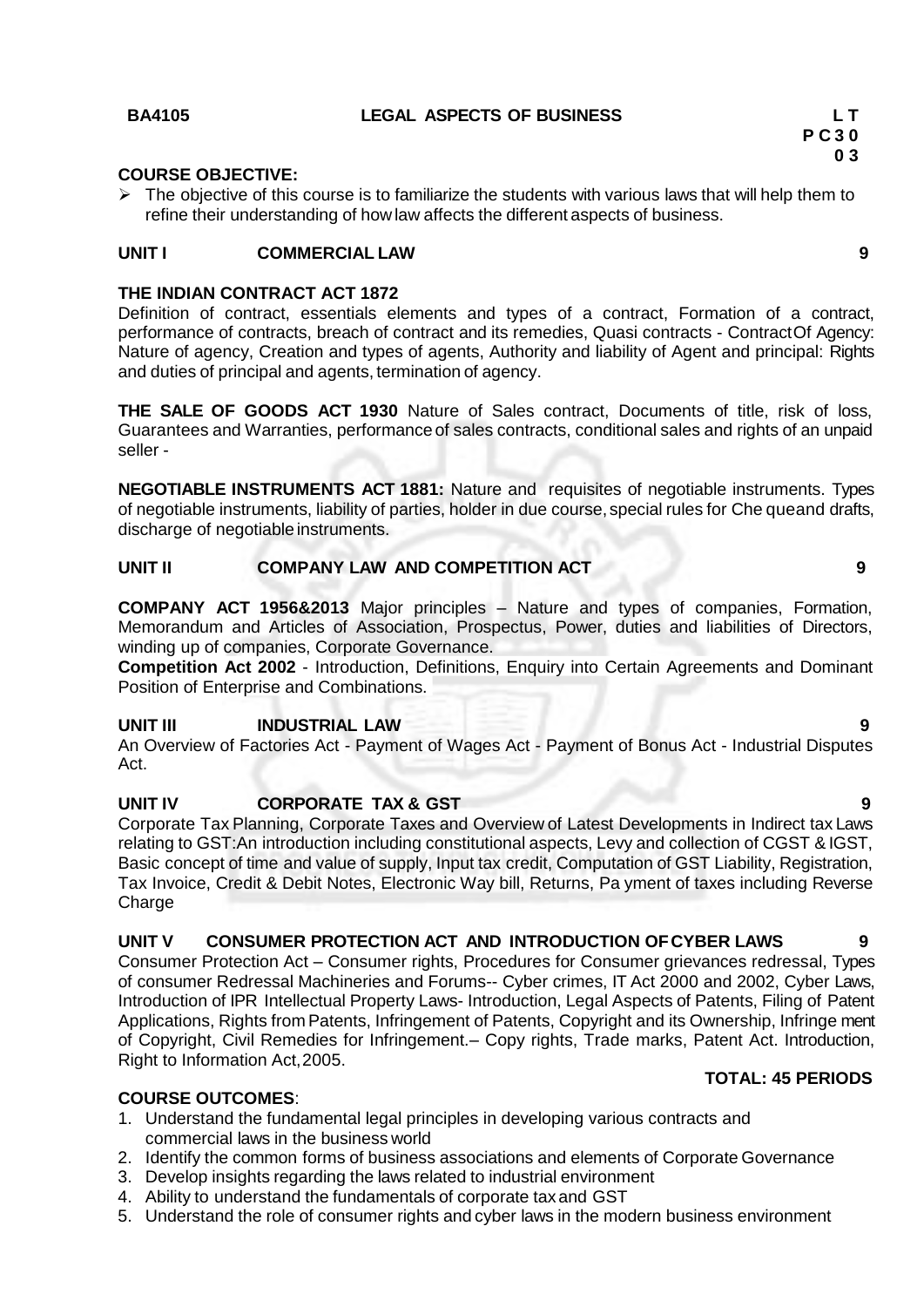#### **REFERENCES :**

- 1. N. D. Kapoor, Elements of Mercantile Law, Sultan Chand and Company, India, 2017.
- 2. P. K. Goel, Business Lawfor Managers, Biztantatara Publishers, India, 2017.
- 3. Akhileshwar Pathak, Legal Aspects of Business, Tata McGrawHill,, 6th Edition 2018.
- 4. Ravinder Kumar, Legal Aspects of Business, New Delhi: Cengage Learning, 4 th edition, 2016.
- 5 Sinha P.K, Dr. Vinod Singhania, Text Book of Indirect Tax, Taxman Publication, NewDelhi
- 6. Taxmann, GST Manual with GST Law Guide & Digest of Landmark Rulings, 11th Edition,2019
- 7. P. P. S. Gogna, Mercantile Law, S. Chand & Co. Ltd., India, Fourth Edition, 2015.
- 8. Dr. Vinod K. Singhania, Direct Taxes Planning and Management, 11 th, 2007.
- 9. Richard Stim, Intellectual Property- Copy Rights, Trade Marks, and Patents, Cengage Learning, 15 th edition2017.
- 10. Daniel Albuquerque, Legal Aspect of Business, Oxford,2 nd edition, 2017
- 11. Ravinder Kumar– Legal Aspect of Business.– Cengage Learning, 4 th Edition-2016.
- 12.V.S. Datey, GST Ready Reckoner, 9 th edition, 2019

#### **BA4106 INFORMATION MANAGEMENT L T P C**

#### **COURSE OBJECTIVES:**

- $\triangleright$  To understand the importance of information in business
- $\triangleright$  To know about the recent information systems and technologies.

#### **UNIT I INTRODUCTION 9**

Data, Information, Information System, evolution, types based on functions and hierarchy, Enterprise and functional information systems.

#### **UNIT II SYSTEM ANALYSIS AND DESIGN 10**

System development methodologies, Systems Analysis and Design, Data flow Diagram (DFD), Decision table, Entity Relationship (ER), Object Oriented Analysis and Design(OOAD), UML diagram.

#### **UNIT III DATABASE MANAGEMENT SYSTEMS 8**

DBMS – types and evolution, RDBMS, OODBMS, RODBMS, Data warehousing, Data Mart, Data mining.

### **UNIT IV INTEGRATED SYSTEMS, SECURITY AND CONTROL 9**

Knowledge based decision support systems, Integrating social media and mobile technologies in Information system, Security, IS Vulnerability, Disaster Management, Computer Crimes, Securing the Web.

### **UNIT V NEW IT INITIATIVES 9**

Introduction to Deep learning, Big data, Pervasive Computing, Cloud computing, Advancements in AI, IoT, Block chain, Crypto currency, Quantum computing

### **TOTAL : 45 PERIODS**

### **COURSE OUTCOMES:**

- 1. Learn the basics of data and information system.
- 2. Understand the system development methodologies.
- 3. Understand database management system and its types.
- 4. Learn the various technologies in information system and its security.
- 5. Gains knowledge on effective applications of information systems in business.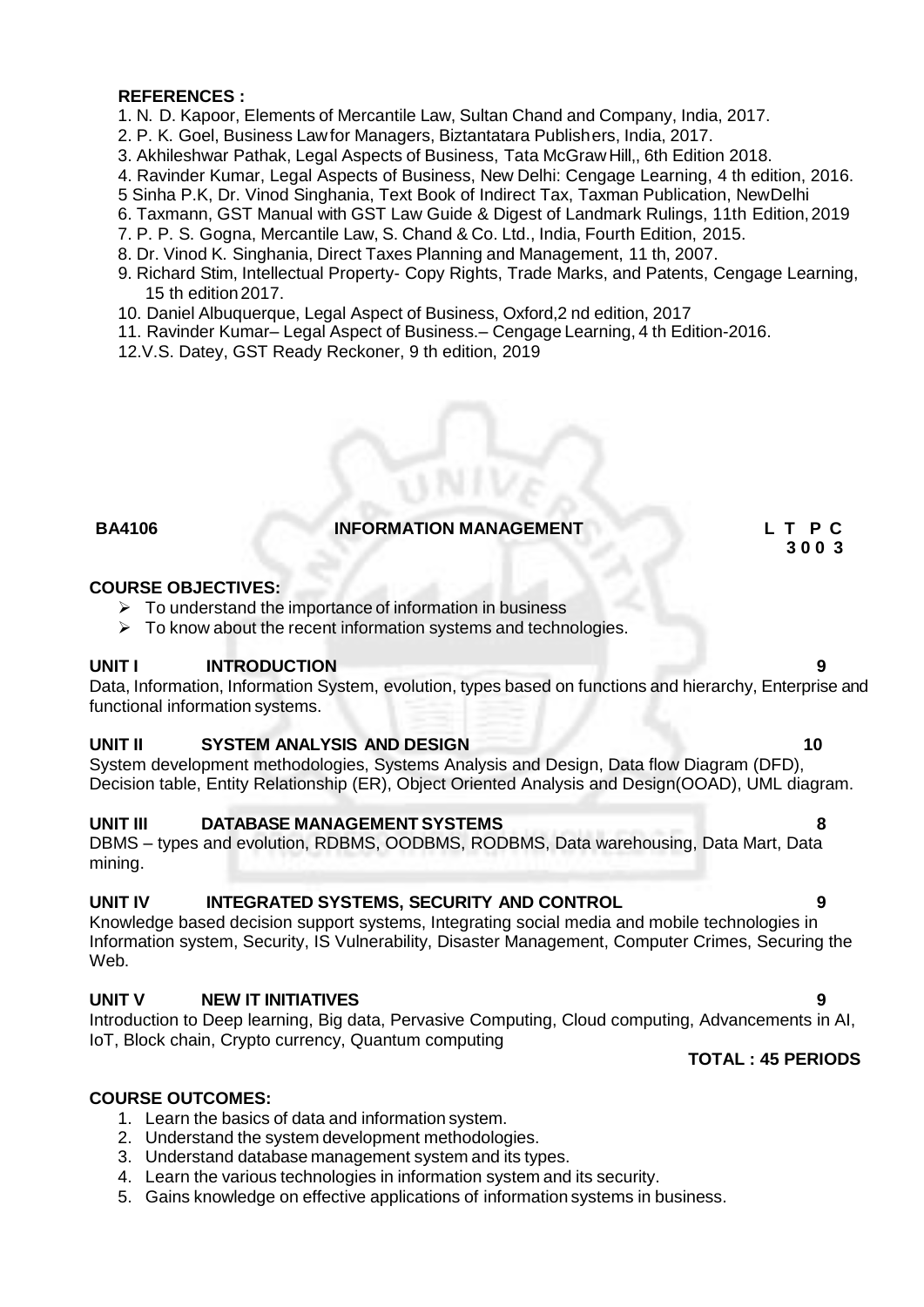#### **REFERENCES:**

- 1. Robert Schultheis and Mary Sumner, Management Information Systems The Manager' s View, Tata McGraw Hill, 2008.
- 2. Kenneth C. Laudon and Jane P Laudon, Management Information Systems Managing the Digital Firm, 15 th edition,2018.
- 3. Panneerselvam. R, Database Management Systems, 3rd Edition, PHI Learning, 2018.

### **BA4201 QUANTITATIVE TECHNIQUES FOR DECISION MAKING L T P C**

#### **COURSE OBJECTIVE:**

 $\triangleright$  To apply quantitative techniques in modeling and solving business related problems.

#### **UNIT I INTRODUCTION TO LINEAR PROGRAMMING (LP) 9**

Relevance of quantitative techniques in management decision making. Linear Programming -formulation, solution by graphical and simplex methods (Primal - Penalty, Two Phase), Special cases. Sensitivity Analysis.

### **UNIT II LINEAR PROGRAMMING EXTENSIONS 9**

Transportation Models (Minimising and Maximising Problems) – Balanced and unbalanced Problems – Initial Basic feasible solution by N-W Corner Rule, Least cost and Vogel's approximation methods. Check for optimality. Solution by MODI / Stepping Stone method. Case of Degeneracy. Transhipment Models.

Assignment Models (Minimising and Maximising Problems) – Balanced and Unbalanced Problems. Solution by Hungarian and Branch and Bound Algorithms. Travelling Salesman problem. Crew Assignment Models.

#### **UNIT III DECISION AND GAME THEORIES 9**

Decision making under risk – Decision trees – Decision making under uncertainty.

Game Theory-Two-person Zero sum games-Saddle point, Dominance Rule, ConvexLinear Combination (Averages), methods of matrices, graphical and LP solutions.

### **UNIT IV INVENTORY AND REPLACEMENT MODELS 9**

Inventory Models – EOQ and EBQ Models (With and without shortages), Quantity Discount Models.

Replacement Models-Individual replacement Models (With and without time value of money) – Group Replacement Models.

### **UNIT V QUEUING THEORY AND SIMULATION 9**

Queuing Theory - single and multi-channel models – infinite number of customers and infinite calling source.

Monte Carlo simulation – use of random numbers, application of simulation techniques

**TOTAL: 45 PERIODS**

- 
-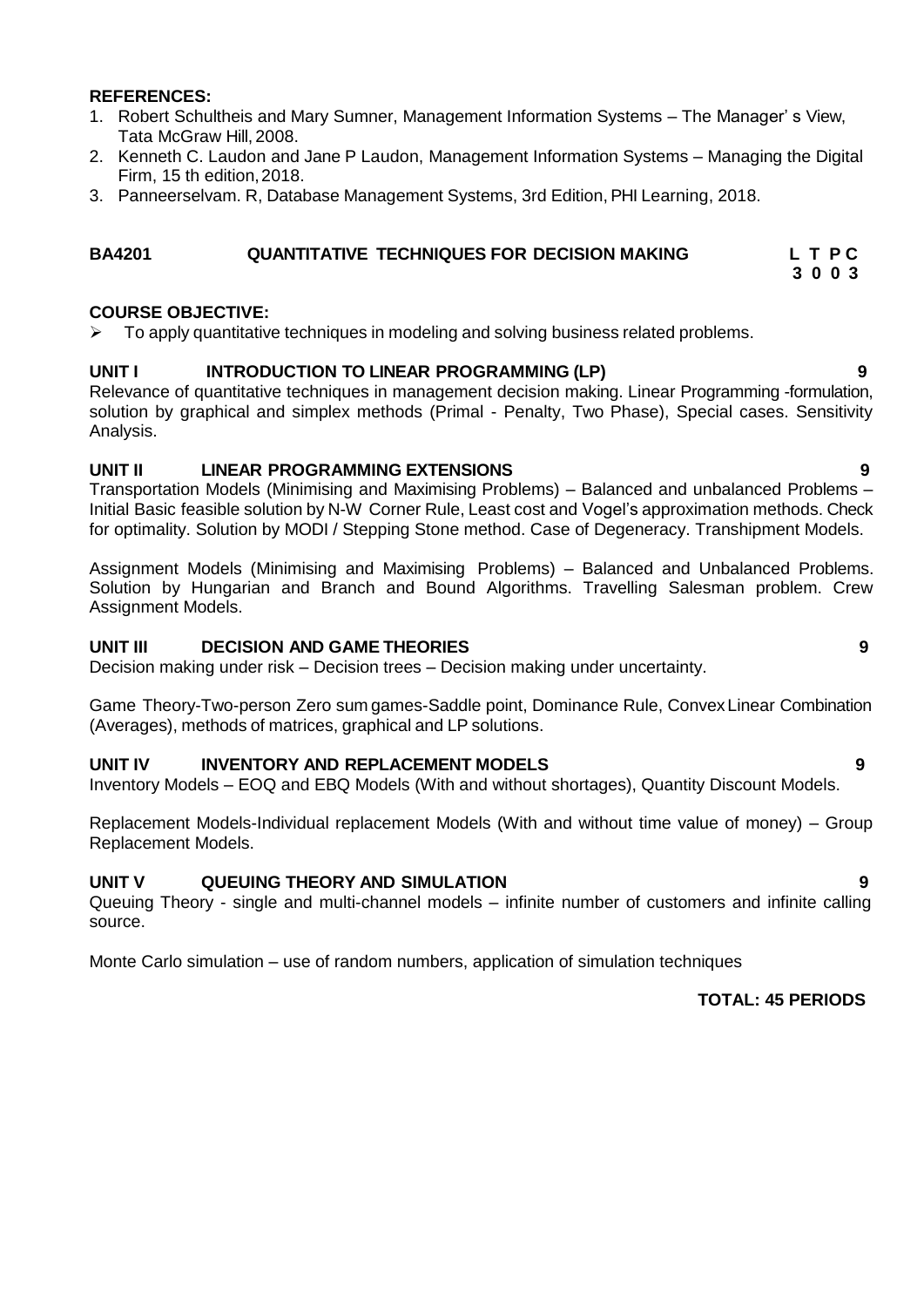### **COURSE OUTCOMES:**

To understand the applications of

- 1. Linear programming in product mixdecisions
- 2. Transportation and assignment in logistics and job allocation scenarios
- 3. Game theory and heuristics of decision making in real time decisions
- 4. Inventory management and replacement models in manufacturing context
- 5. Queuing and simulation in real time scenario optimisation

#### **REFERENCES:**

- 1. N. D Vohra, Quantitative Techniques in Management, Tata McgrawHill, 2010.
- 2. G. Srinivasan, Operations Research Principles and Applications,  $2^{nd}$  edition, PHI, 2011.
- 3. Paneerselvam R., Operations Research, Prentice Hall of India, Fourth Print, 2008.
- 4. Hamdy A Taha, Introduction to Operations Research, Prentice Hall India, Tenth Edition, Third Indian Reprint 2019.
- 5. Bernard W.Taylor III, Introduction to Management Science, 9th Edition, Pearson Ed.
- 6. Frederick & Mark Hillier, Introduction to Management Science A Modeling and case studies approach with spreadsheets, Tata McgrawHill, 2010.
- 7. Nagraj B, Barry R and Ralph M. S Jr., Managerial Decision Modelling with Spreadsheets, Second Edition, 2007, Pearson Education.

### **BA4202 FINANCIAL MANAGEMENT L T P C**

#### **COURSE OBJECTIVES:**

Facilitate student

- $\triangleright$  Understand the operational nuances of a Finance Manager.
- $\triangleright$  Comprehend the technique of making decisions related to finance functions.

### **UNIT I FOUNDATIONS OF FINANCE 9**

Introduction to finance- Financial Management – Nature, scope and functions of Finance, organization of financial functions, objectives of Financial management, Major financial decisions – Time value of money – features and valuationof shares and bonds – Concept of risk and return – single asset and of a portfolio.

### **UNIT II INVESTMENT DECISIONS 9**

Capital Budgeting: Principles and techniques - Nature of capital budgeting-Identifying relevant cash flows - Evaluation Techniques: Payback, Accounting rate of return, Net Present Value, Internal Rate of Return, Profitability Index - Comparison of DCF techniques - Concept and measurement of cost of capital - Specific cost and overall cost of capital.

### **UNIT III FINANCING AND DIVIDEND DECISION 9**

Leverages - Operating and Financial leverage – measurement of leverages – degree of Operating & Financial leverage – Combined leverage, EBIT – EPS Analysis- Indifference point.

Capital structure – Theories – Net Income Approach, Net Operating Income Approach, MM Approach – Determinants of Capital structure.

Dividend decision- Issues in dividend decisions, Importance, Relevance & Irrelevance theories- Walter"s – Model, Gordon"s model and MM model. – Factors determining dividend policy – Types of dividend policies – forms of dividend.

### **UNIT IV WORKING CAPITAL MANAGEMENT 9**

Principles of working capital: Concepts, Needs, Determinants, issues and estimation of working capital - Receivables Management - Inventory management – Cash management - Working capital finance : Commercial paper, Company deposit, Trade credit, Bank finance.

### **UNIT V LONG TERM SOURCES OF FINANCE 9**

Indian capital market- New issues market- Secondary market - Long term finance: Shares, debentures and term loans, lease, hire purchase, venture capital financing, Private Equity.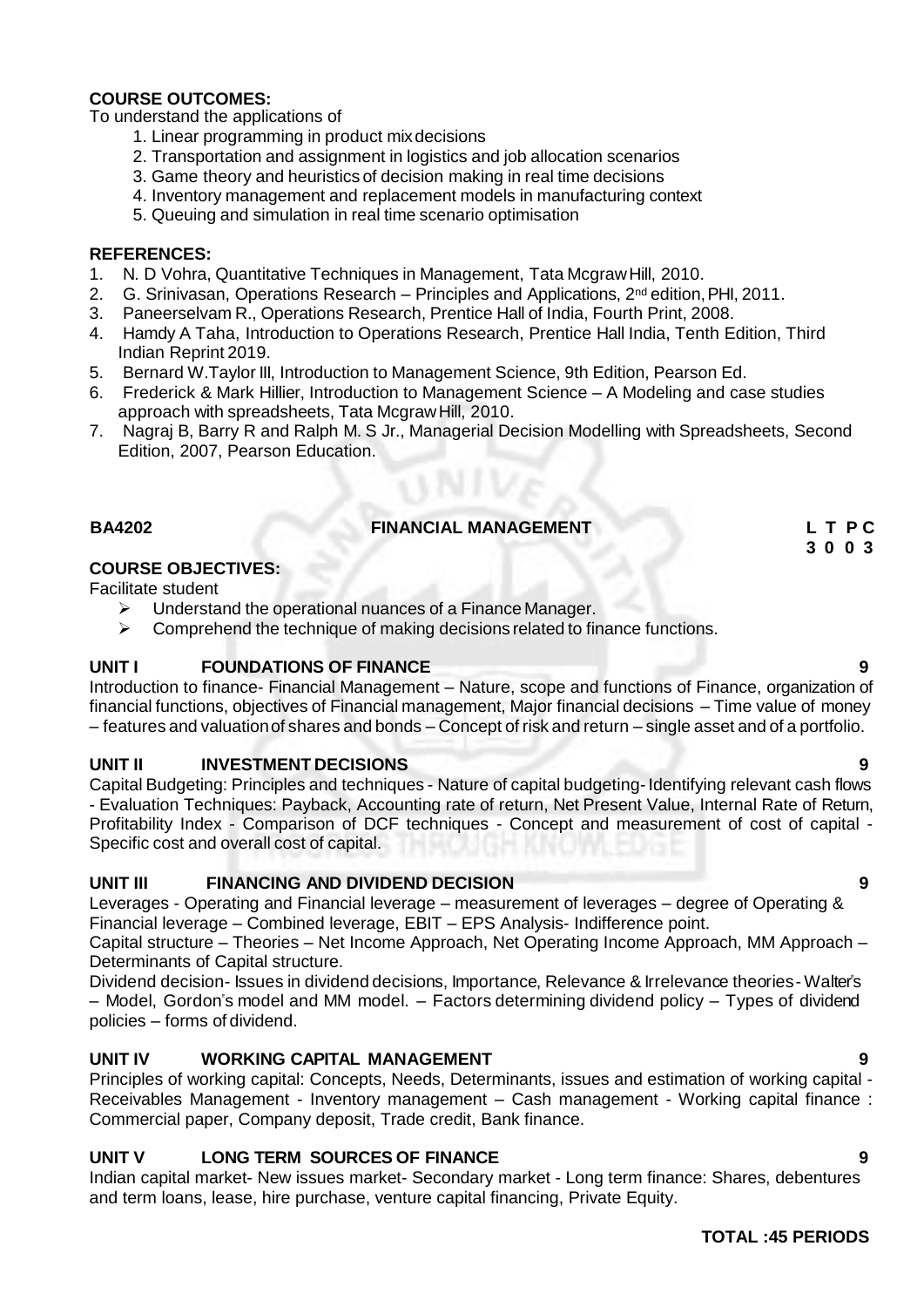# **COURSE OUTCOMES:**<br>1. **Identify the concep**

- Identify the concepts of financial decision of an organisation
- 2. Recognize the time value ofmoney
- 3. Learn the capital budgeting and cost of capital techniques
- 4. Understand howto decide the decision of capital structure and distribution of dividend
- 5. Assess the short-term and long-term sources of finance

### **REFERENCES :**

- 1. I M. Pandey Financial Management, Vikas Publishing House Pvt. Ltd., 11th edition, 2018
- 2. M.Y. Khan and P.K.Jain Financial management, Text, Problems and cases Tata McGraw Hill, 8th edition, 2017.
- 1. AswathDamodaran, Corporate Finance Theory and practice, John Wiley & Sons, 2011.<br>2. James C. Vanhorne Fundamentals of Financial Management– PHI Learning 13th
- 2. James C. Vanhorne –Fundamentals of Financial Management– PHI Learning,13th Edition, 2014.
- 3. Brigham, Ehrhardt, Financial Management Theory and Practice, 14th edition, Cengage Learning 2015.
- 4. Prasanna Chandra, Financial Management, 9th edition, Tata McGrawHill, 2017.
- 5. Srivatsava, Mishra, Financial Management, Oxford University Press, 2012.

### **BA4203 HUMAN RESOURCE MANAGEMENT L T P C**

#### **COURSE OBJECTIVE:**

 $\triangleright$  To provide knowledge about management issues related to staffing, training, performance, compensation, human factors consideration and compliance with human resource requirements.

#### **UNIT I PERSPECTIVES IN HUMANRESOURCE MANAGEMENT 9**

Evolution of human resource management – The importance of the human capital – Role of human resource manager –Challenges for human resource managers - trends in Human resource policies – Computer applications in human resource management – Human resource accounting and audit.

#### **UNIT II HUMAN RESOURCE PLANNING AND RECRUITMENT 9**

Importance of Human Resource Planning – Forecasting human resource requirement –matching supply and demand - Internal and External sources- Organizational Attraction-. Recruitment, Selection, Induction and Socialization- Theories, Methods and Process.

### **UNIT III TRAINING AND DEVELOPMENT 9**

Types of training methods –purpose- benefits- resistance. Executive development programme – Common practices - Benefits – Self development – Knowledge management.

### **UNIT IV EMPLOYEE ENGAGEMENT 9**

Compensation plan – Reward – Motivation – Application of theories of motivation – Career management – Mentoring - Development of mentor – Protégé relationships- Job Satisfaction, Employee Engagement, OrganizationalCitizenship Behavior: Theories, Models.

### **UNIT V PERFORMANCE EVALUATION AND CONTROL 9**

Method of performance evaluation – Feedback – Industry practices. Promotion, Demotion, Transfer and Separation – Implication of job change. The control process – Importance – Methods – Requirement of effective control systems grievances – Causes – Implications – Redressal methods.

### **TOTAL: 45 PERIODS**

### **COURSE OUTCOMES:**

- 1. Students would have gained knowledge on the various aspects of HRM
- 2. Students will gain knowledge needed for success as a human resources professional.
- 3. Students will develop the skills needed for a successful HR manager
- 4. Students would be prepared to implement the concepts learned in the workplace.
- 5. Students would be aware of the emerging concepts in the field of HRM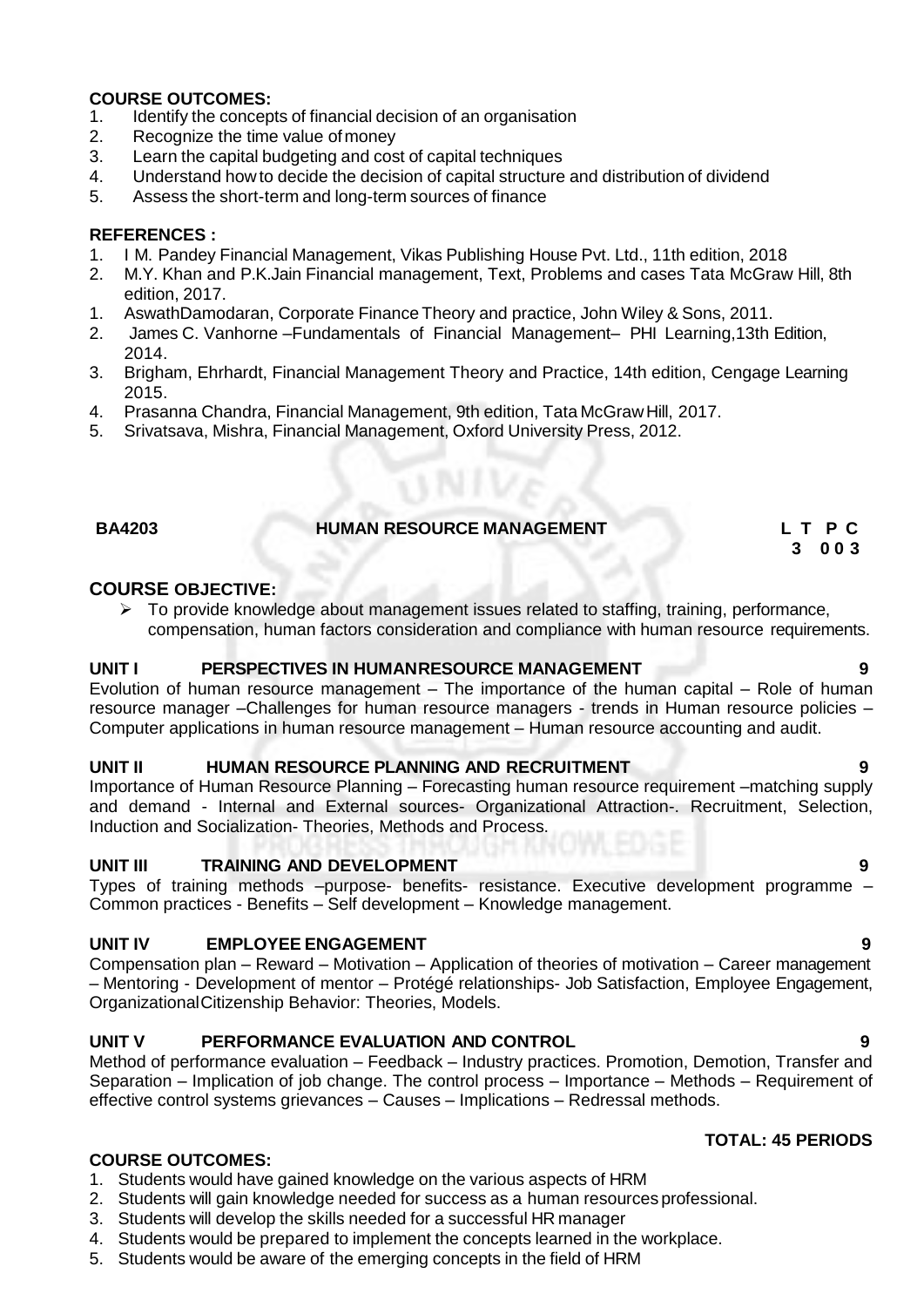#### **REFERENCES :**

- 1. Gary Dessler and Biju Varkkey, Human Resource Management, 14th Edition, Pearson Education Limited, 2015.
- 2. David A. Decenzo, Stephen.P.Robbins,and Susan L. Verhulst, Human Resource Management, Wiley, International Student Edition, 11th Edition, 2014.
- 3. Luis R.Gomez-Mejia, David B.Balkin, Robert L Cardy. Managing Human Resource. PHI Learning. 2012
- 4. Bernadin , Human Resource Management ,Tata McgrawHill ,8th edition 2012.
- 5. Wayne Cascio, Managing Human Resource, McGrawHill, 2015.
- 6. Ivancevich, Human Resource Management, McGrawHill 2012.
- 7. Uday Kumar Haldar, Juthika Sarkar. Human Resource management. Oxford.2012

### **BA4204 OPERATIONS MANAGEMENT L T**

#### **COURSE OBJECTIVE:**

 $\triangleright$  To provide a broad introduction to the field of operations management andexplain the concepts, strategies, tools and techniques for managing the transformation process that can lead to competitive advantage.

#### **UNIT I INTRODUCTION TO OPERATIONS MANAGEMENT 9**

Operations Management – Nature, Importance, historical development, transformation processes, differences between services and goods, a system perspective, functions, challenges, current priorities, recent trends. Operations Strategy – Strategic fit , framework. Productivity; World-class manufacturing practices

#### **UNIT II OPERATIONS AND THE VALUE CHAIN 9**

Capacity Planning – Long range, Types, Developing capacity alternatives, tools for capacity planning. Facility Location – Theories, Steps in Selection, Location Models. Sourcing and procurement - Strategic sourcing, make or buy decision, procurement process, managing vendors.

#### **UNIT III DESIGNING OPERATIONS 9**

Product Design - Criteria, Approaches. Product development process - stage-gate approach - tools for efficient development. Process - design, strategy, types, analysis. Facility Layout – Principles, Types, Planning tools and techniques.

### **UNIT IV PLANNING AND CONTROLOF OPERATIONS 9**

Demand Forecasting – Need, Types, Objectives and Steps - Overview of Qualitative and Quantitative methods. Operations planning - Resource planning - Inventory Planning and Control. Operations Scheduling - Theory of constraints - bottlenecks, capacity constrained resources, synchronous manufacturing

### **UNIT V QUALITY MANAGEMENT 9**

Definitions of quality, The Quality revolution, quality gurus; TQM philosophies; Quality management tools, certification and awards. Lean Management - philosophy, elements of JIT manufacturing, continuous improvement. Six sigma.

#### **COURSE OUTCOMES:**

- 1. Understanding of the evolution of operations management practices and world class manufacturing processes
- 2. Knowledge about capacity planning, strategic sourcing and procurement in organizations
- 3. Enhances the understanding of product development and design process
- 4. Ability to forecast demand and overcome bottlenecks
- 5. Provides insight to Quality management tools and practices.

#### **TOTAL: 45 PERIODS**

### **P C 3 0 0 3**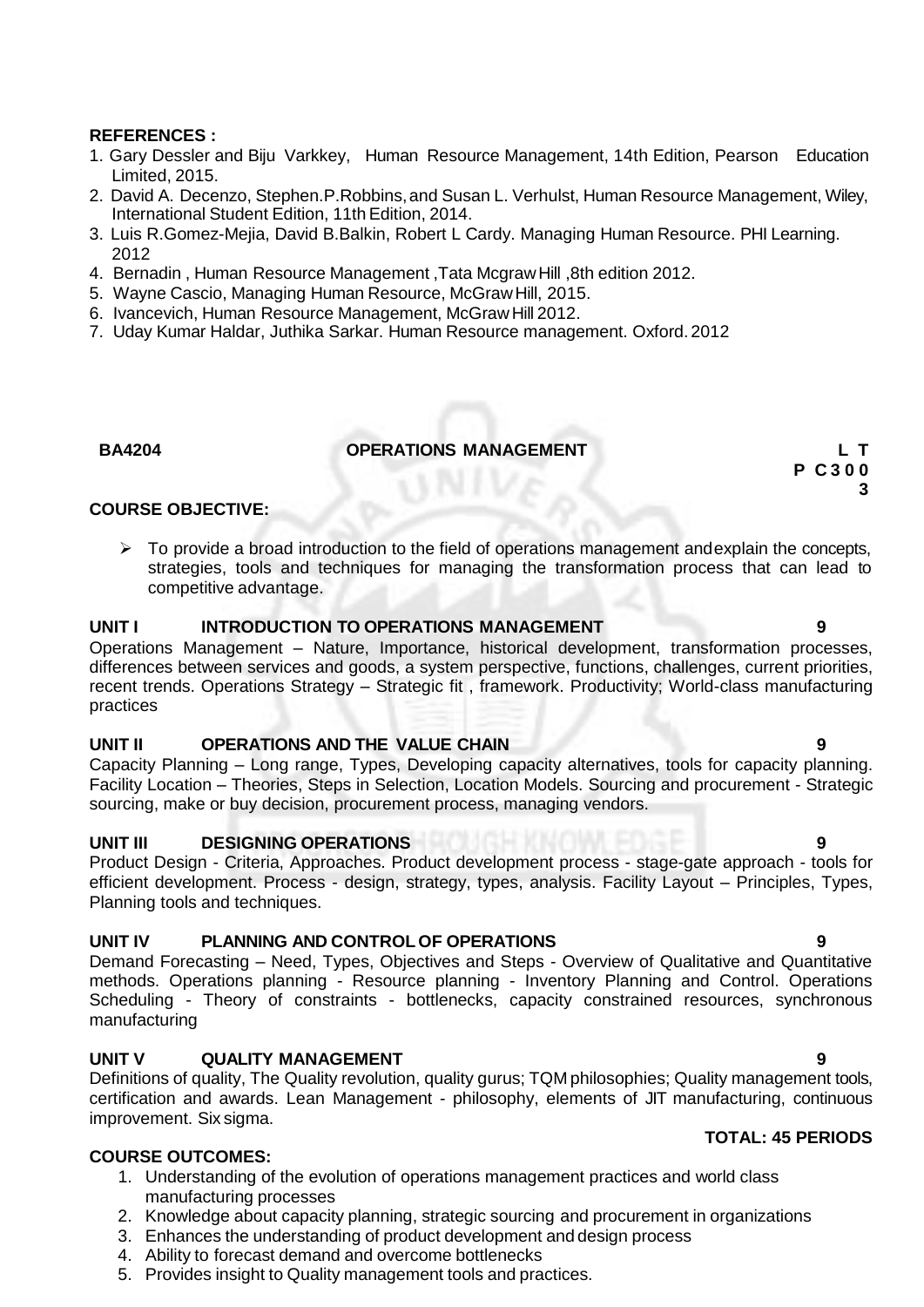- 1. Richard B. Chase, Ravi Shankar, F. Robert Jacobs, Operations and Supply Chain Management, McGraw Hill Education (India) Pvt. Ltd, 14th Edition, 2014.
- 2. Mahadevan B, Operations management: Theory and practice. Pearson Education India; 2015.
- 3. William J Stevenson, Operations Management, Tata McGraw Hill, 9th Edition, 2009.<br>4. Russel and Tavlor. Operations Management. Wiley. 5th Edition. 2006.
- 4. Russel and Taylor, Operations Management, Wiley, 5th Edition, 2006.
- 5. Norman Gaither and Gregory Frazier, Operations Management, South Western Cengage Learning,9 th edition,2015.
- 6. Cecil C. Bozarth, Robert B. Handfield, Introduction to Operations and Supply Chain Management, Pearson, 4th Edition,2016.
- 7. Panneerselvam. R, Production and Operations Management, 3rd Edition,. PHI Learning, 2012.

#### **BA4205 BUSINESS RESEARCH METHODS L T P C**

#### **COURSE OBJECTIVE**:

 $\triangleright$  To make the students of tourism understand the principles of scientific methodology in business enquiry, develop analytical skills of business research and to prepare scientific business reports.

### **UNIT I INTRODUCTION 9**

Business Research – Definition and Significance – the research process – Types of Research – Exploratory and causal Research – Theoretical and empirical Research – Cross –Sectional and time – series Research – Research questions / Problems – Research objectives – Research hypotheses – characteristics – Research in an evolutionary perspective – the role of theory in research.

### **UNIT II RESEARCH DESIGNAND MEASUREMENT 9**

Research design – Definition – types of research design – exploratory and causal research design – Descriptive and experimental design – different types of experimental design – Validity of findings – internal and external validity – Variables in Research – Measurement and scaling – Different scales – Construction of instrument – Validity and Reliability of instrument.

### **UNIT III DATA COLLECTION 9**

Types of data – Primary Vs Secondary data – Methods of primary data collection – Survey Vs Observation – Experiments – Construction of questionnaire and instrument – Types of Validity – Sampling plan – Sample size – determinants optimal sample size – sampling techniques – Sampling methods.

### **UNIT IV DATA PREPARATION AND ANALYSIS 9**

Data Preparation – editing – Coding –Data entry – Validity of data – Qualitative Vs Quantitative data analyses – Applications of Bivariate and Multivariate statistical techniques, Factor analysis, Discriminant analysis, Cluster analysis, Multiple regression and Correlation, Multidimensional scaling – Conjoint Analysis – Application of statistical software for data analysis.

### **UNIT V REPORT DESIGN, WRITING AND ETHICS INBUSINESS RESEARCH 9**

Research report –Types – Contents of report – need for executive summary – chapterization – contents of chapter – report writing – the role of audience – readability – comprehension – tone – final proof – report format – title of the report – ethics in research – Ethics in research – Subjectivity and Objectivity in research.

### **COURSE OUTCOMES :**

- 1. Students will understand and appreciate scientific inquiry
- 2. Students would know to write researchproposals
- 3. The students would be able to undertake a systematic outlook towards business situations for the purpose of objective decision making, and the method of conducting scientific inquiry to solve organizational problems
- 4. Students would be able to analyze data and find solutions to the problems.
- 5. Students could prepare research reports

### **TOTAL : 45 PERIODS**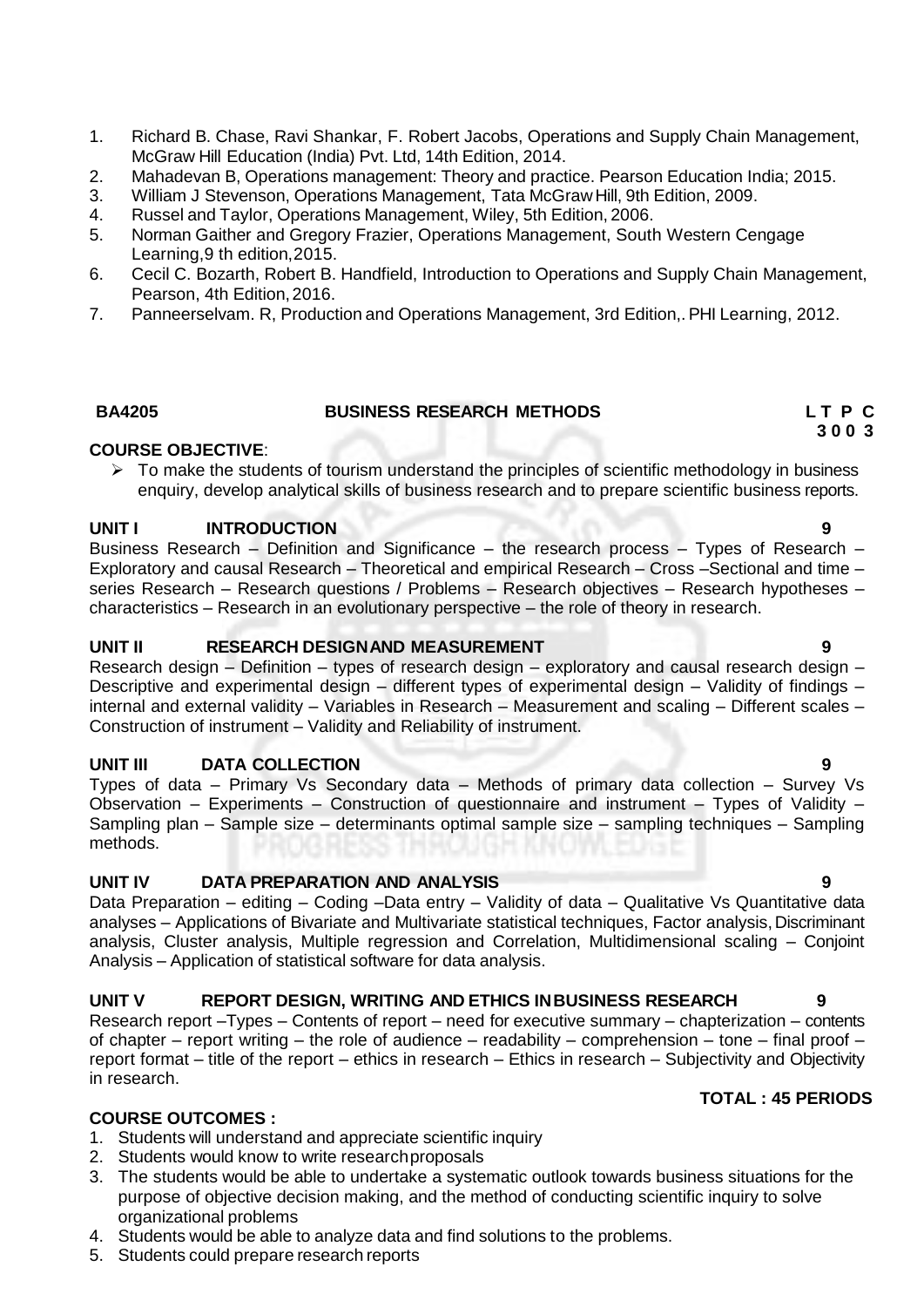- 1. Donald R. Cooper, Pamela S. Schindler and J K Sharma, Business Research methods, 11th Edition, Tata Mc Graw Hill, New Delhi, 2012.
- 2. Alan Bryman and Emma Bell, Business Research methods, 3rd Edition, Oxford University Press, New Delhi, 2011.
- 3. Uma Sekaran and Roger Bougie, Research methods for Business, 5th Edition, Wiley India, New Delhi, 2012.
- 4. William G Zikmund, Barry J Babin, Jon C.Carr, AtanuAdhikari,Mitch Griffin, Business Research methods, A South Asian Perspective, 8th Edition, Cengage Learning, New Delhi, 2012.
- 5. Panneerselvam. R, Research Methodology, 2nd Edition, PHI Learning, 2014.

### **BA4206 BUSINESS ANALYTICS L T P C**

### **COURSE OBJECTIVES:**

Learn to

- 1. Use business analytics for decisionmaking
- 2. To apply the appropriate analytics and generate solutions
- 3. Model and analyse the business situation using analytics.

### **UNIT I INTRODUCTION TO BUSINESS ANALYTICS (BA) 9**

Business Analytics - Terminologies, Process, Importance, Relationship with Organisational Decision Making, BA for Competitive Advantage.

### **UNIT II MANAGING RESOURCES FOR BUSINESS ANALYTICS 9**

Managing BA Personnel, Data and Technology. Organisational Structures aligning BA. Managing Information policy, data quality and change in BA.

### **UNIT III DESCRIPTIVE ANALYTICS 9**

Introduction to Descriptive analytics - Visualising and Exploring Data - Descriptive Statistics - Sampling and Estimation - Probability Distribution for Descriptive Analytics - Analysis of Descriptive analytics

### **UNIT IV PREDICTIVE ANALYTICS 9**

Introduction to Predictive analytics - Logic and Data Driven Models - Predictive Analysis Modeling and procedure - Data Mining for Predictive analytics. Analysis of Predictive analytics

### **UNIT V PRESCRITIVE ANALYTICS 9**

Introduction to Prescriptive analytics - Prescriptive Modeling - Non Linear Optimisation - Demonstrating Business Performance Improvement.

### **COURSE OUTCOMES:**

- 1. Ability to understand the role of Business Analytics in decision making
- 2. Ability to identify the appropriate tool for the analytics scenario
- 3. Ability to apply the descriptive analytics tools and generate solutions
- 4. Understanding of Predictive Analytics and applications
- 5. Knowledge of Prescriptive Analytics and demonstrating business process improvement

### **REFERENCES**

- 1. Marc J. Schniederjans, Dara G. Schniederjans and Christopher M. Starkey, " Business Analytics Principles, Concepts, and Applications - What, Why, and How" , Pearson Ed, 2014
- 2. Christian Albright S and Wayne L. Winston, "Business Analytics Data Analysis and Decision Making" , Fifth edition, Cengage Learning, 2015.
- 3. James R. Evans, "Business Analytics Methods, Models and Decisions", Pearson Ed,2012.

### **TOTAL: 45 PERIODS**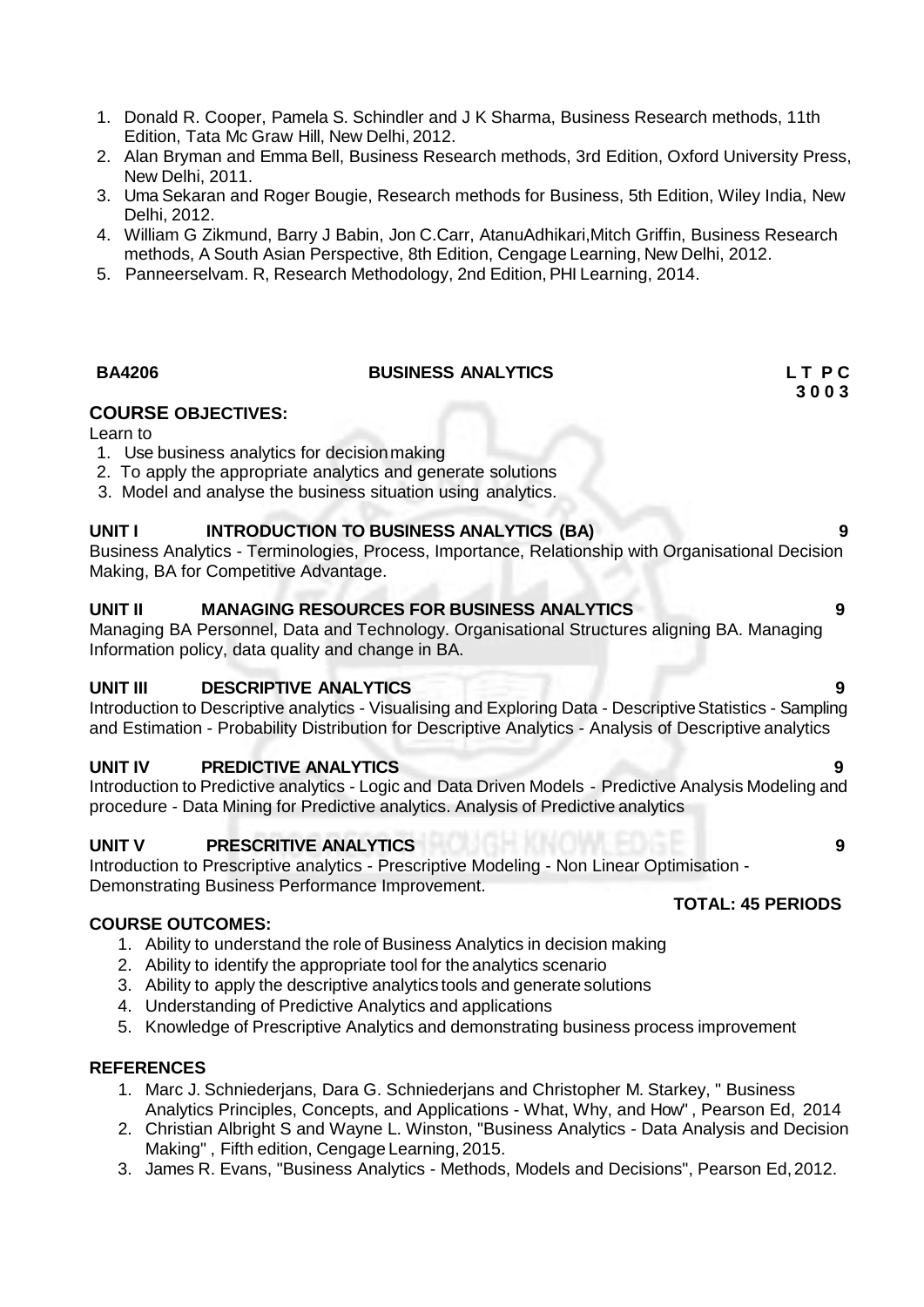#### **BA4207 Marketing Management L T P C**

#### **COURSE OBJECTIVES:**

- $\triangleright$  To understand the changing business environment and the fundamental premise underlying market driven strategies.
- $\triangleright$  To identify the indicators of management thoughts and practices.

### **UNIT I INTRODUCTION 9**

Defining Marketing − Core concepts in Marketing – Evolution of Marketing – Marketing Planning Process − Scanning Business environment: Internal and External − Value chain − Core Competencies – PESTEL − SWOT Analysis − Marketing interface with other functional areas – Production, Finance, Human Relations Management, Information System − Marketing in global environment – International Marketing − Rural Marketing − Prospects and Challenges.

### **UNIT II MARKETING STRATEGY 9**

Marketing strategy formulations – Key Drivers of Marketing Strategies - Strategies for Industrial Marketing – Consumer Marketing − Services marketing – Competition Analysis − Analysis of consumer and industrial markets − Influence of Economic and Behavioral Factors − Strategic Marketing Mix components.

### **UNIT III MARKETING MIX DECISIONS 9**

Product planning and development – Product life cycle – New product Development and Management – Defining Market Segmentation – Targeting and Positioning - Brand Positioning and Differentiation – Channel Management – Managing Integrated Marketing Channels − Managing Retailing, Wholesaling and Logistics − Advertising and Sales Promotions – Pricing Objectives, Policies and Methods

### **UNIT IV BUYER BEHAVIOUR 9**

Understanding Industrial and Consumer Buyer Behavior − Influencing factors – Buyer Behaviour Models – Online buyer behaviour − Building and measuring customer satisfaction – Customer relationships management – Customer acquisition, Retaining, Defection − Creating Long Term Loyalty Relationships.

### **UNIT V MARKETING RESEARCH & TRENDS IN MARKETING 9**

Marketing Information System – Marketing Research Process – Concepts and applications: Product – Advertising – Promotion – Consumer Behaviour – Retail research – Customer driven organizations - Cause related marketing − Ethics in marketing – Online marketing trends - social media and digital marketing

### **COURSE OUTCOMES**:

- 1. Applied knowledge of contemporary marketing theories to the demands of business and management practice.
- 2. Enhanced knowledge of marketing strategies for consumer and industrial marketing
- 3. Deep understanding of choice of marketing mix elements and managing integrated marketing channels
- 4. Ability to analyze the nature of consumer buying behaviour
- 5. Understanding of the marketing research and newtrends in the arena of marketing

### **REFERENCES:**

- 1. Philip T. Kotler and Kevin Lane Keller, Marketing Management, Prentice Hall India, 15th Edition, 2017.
- 2. KS Chandrasekar, "Marketing management-Text and Cases", Tata McGraw Hill Education, 2012
- 3. Lamb, Hair, Sharma, Mc Daniel– Marketing An Innovative approach to learning and teaching-A south Asian perspective, Cengage Learning, 2012.
- 4. Paul Baines, Chris Fill, Kelly Page, Marketing, Asian edition, Oxford University Press,5 th edition, 2019.
- 5. Ramasamy, V.S, Namakumari, S, Marketing Management: Global Perspective Indian Context, Macmillan Education, New Delhi, 6 th edition,2018.

### **TOTAL: 45 PERIODS**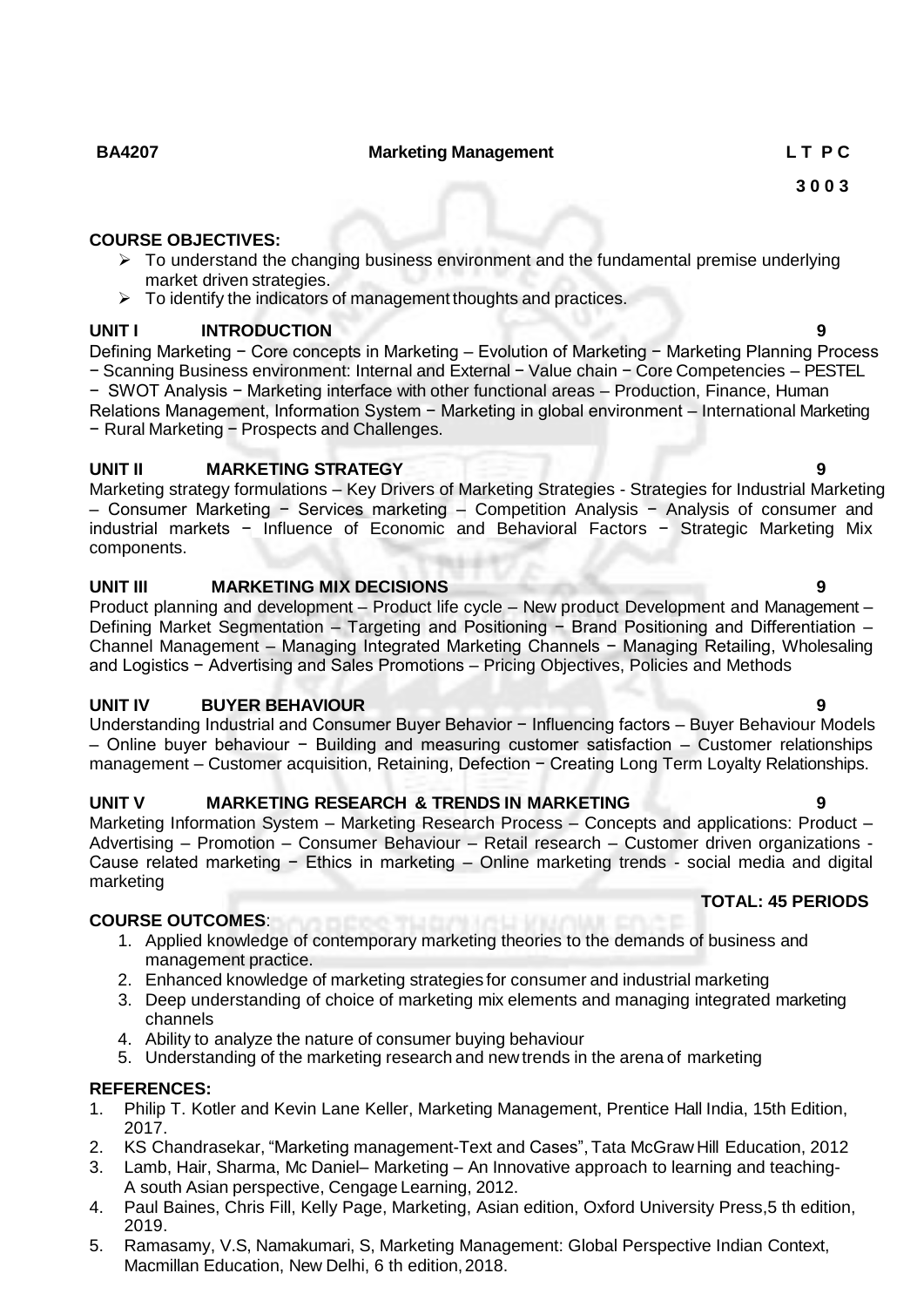- 6. A. NAG, Marketing successfully- A Professional Perspective, Macmillan2008.
- 7. Micheal R.Czinkota, Masaaki Kotabe, Marketing Management, Vikas Thomson Learning, 2<sup>nd</sup> edition 2006.
- 8. Philip Kotler, Gay Armstrong, Prafulla Agnihotri, Principles of marketing, 7 th edition, 2018.

#### **BA4212 DATA ANALYSIS AND BUSINESSMODELING (LABORATORY ) L T P C**

**0 0 4 2**

#### **OBJECTIVE :**

 $\triangleright$  To have hands-on experience on data analysis for business modeling.

|                 |                          | <b>Details of experiments</b>          |                 |  |
|-----------------|--------------------------|----------------------------------------|-----------------|--|
| S.No.           | Exp. No.                 | <b>Name</b>                            | <b>Duration</b> |  |
| $\overline{1}$  | $\overline{1}$           | <b>Descriptive Statistics</b>          | $\overline{4}$  |  |
| $\overline{2}$  | $\overline{2}$           | <b>Parametric Tests</b>                | $\overline{4}$  |  |
| $\overline{3}$  | $\overline{3}$           | Non-parametric Tests                   | $\overline{4}$  |  |
| $\overline{4}$  | 4                        | <b>Correlation &amp; Regression</b>    | $\overline{4}$  |  |
| $\overline{5}$  | $\overline{5}$           | Forecasting                            | $\overline{4}$  |  |
| $\,6\,$         | $\overline{\phantom{0}}$ | Extended experiment - 1                | $\overline{4}$  |  |
| $\overline{7}$  | $\overline{6}$           | <b>Portfolio Selection</b>             | $\overline{4}$  |  |
| $\overline{8}$  | $\overline{7}$           | Risk Analysis & Sensitivity Analysis   | $\overline{4}$  |  |
| $\overline{9}$  | $\overline{8}$           | Revenue Management                     | $\overline{4}$  |  |
| 10              | $\overline{\phantom{0}}$ | Extended experiment - 2                | $\overline{4}$  |  |
| 11              | 9                        | <b>Transportation &amp; Assignment</b> | $\overline{4}$  |  |
| 12              | 10                       | <b>Networking Models</b>               | $\overline{4}$  |  |
| 13              | 11                       | <b>Queuing Theory</b>                  | $\overline{4}$  |  |
| $\overline{14}$ | $\overline{12}$          | <b>Inventory Models</b>                | $\overline{4}$  |  |
| $\overline{15}$ |                          | Extended experiments $-3$              | $\overline{4}$  |  |

Spreadsheet Software and Data Analysis Tools

**TOTAL: 60 PERIODS**

**COURSE OUTCOMES:**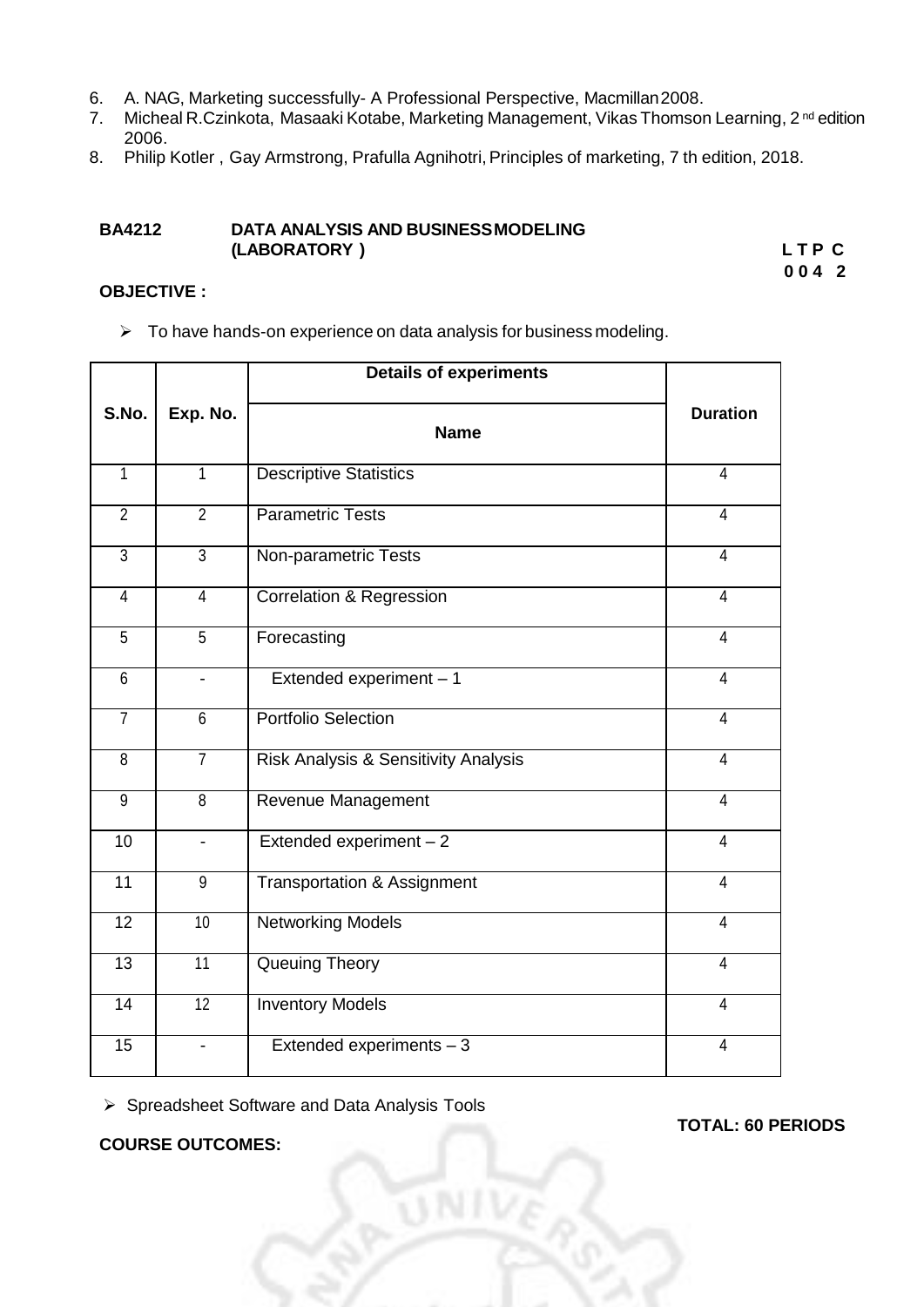- 1. Deep knowledge about the nature of data and conducting hypothesis testing using various data analysis techniques
- 2. Facilitates to identify the relationship between variables using data analytical tools
- 3. Provides understanding about forecasting in real time business world using analytical tools
- 4. Ability to conduct Risk and sensitivity analysis and portfolio selection based on business data
- 5. Enhances knowledge about networking, inventory models and queuing theory usin g data analytical tools

### **REFERENCES:**

- 1. David R. Anderson, et al, "An Introduction to Management Sciences: Quantitative approaches to Decision Making", (13th edition) South-Western College Pub, 2011.
- 2. William J. Stevenson, CeyhunOzgur, "Introduction to Management Science with Spreadsheet", Tata McGraw Hill, 2009.
- 3. Hansa Lysander Manohar, "Data Analysis and Business Modelling using Microsoft Excel" PHI, 2017.
- 4. David M. Levine et al, "Statistics for Managers using MS Excel" (6th Edition) Pearson,2010.
- 5. Minnick, C. WebKit for Dummies. John Wiley & Sons,(2012).

# **COURSE OBJECTIVE:**

### **BA4301 STRATEGIC MANAGEMENT L T P C 3 0 0 3**

# $\triangleright$  To learn the major initiatives taken by a company's top management on behalf of

corporate, involving resources and performance in external environments. It entails specifying the organization's mission, vision and objectives, and to equip with skills required to manage business and non-business organizations at senior levels. The course adopts a functional approach to management developing policies and plan to understand the analysis and implementation of strategic management in strategic business units.

### **UNIT I STRATEGY AND PROCESS 9**

Conceptual framework for strategic management, the Concept of Strategy and the Strategy Formation Process – Stakeholders in business – Vision, Mission and Purpose – Business definition, Objectives and Goals - Corporate Governance and Social responsibility-case study.

### **UNIT II COMPETITIVE ADVANTAGE 9**

External Environment - Porter's Five Forces Model-Strategic Groups Competitive Changes during Industry Evolution-Globalisation and Industry Structure - National Context and Competitive advantage Resources- Capabilities and competencies–core competencies-Low cost and differentiation Generic Building Blocks of Competitive Advantage- Distinctive Competencies- Resources and Capabilities durability of competitive Advantage- Avoiding failures and sustaining competitive advantage-Case study.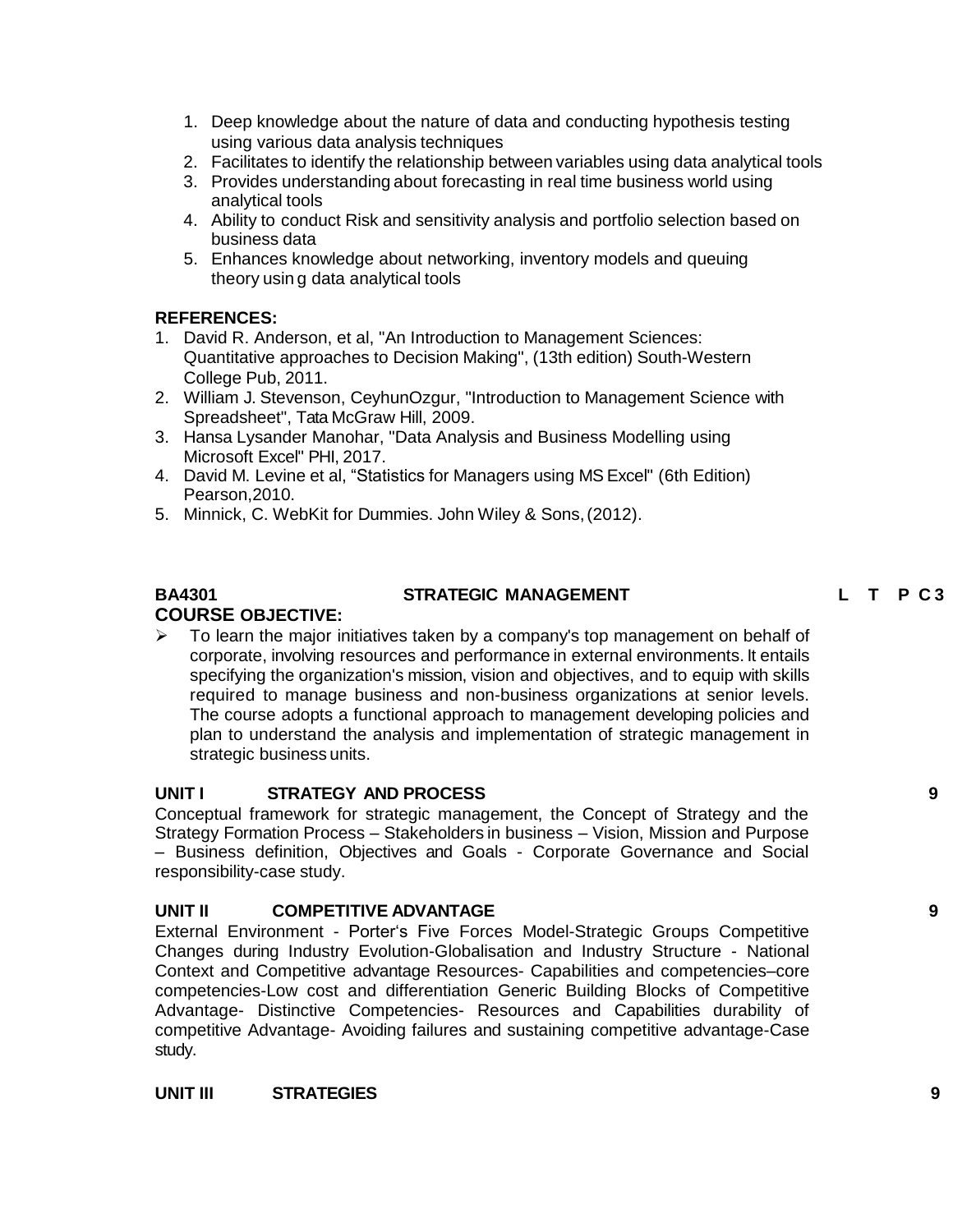The generic strategic alternatives – Stability, Expansion, Retrenchment and Combination strategies - Business level strategy- Strategy in the Global Environment-Corporate Strategy- Vertical Integration- Diversification and Strategic Alliances-Building and Restructuring the corporation- Strategic analysis and choice – Managing Growth - Environmental Threat and Opportunity Profile (ETOP) - Organizational Capability Profile - Strategic Advantage Profile - Corporate Portfolio Analysis - SWOT Analysis - GAP Analysis - Mc Kinsey's 7s Framework - GE 9 Cell Model – Distinctive competitiveness - Selection of matrix - Balance Score Card-casestudy.

### **UNIT IV STRATEGY IMPLEMENTATION& EVALUATION 9**

The implementation process, Resource allocation, Designing organisational structure - Designing Strategic Control Systems- Matching structure and control to strategy-Implementing Strategic change- Politics-Power and Conflict-Techniques of strategic evaluation & control-case study.

### **UNIT V OTHER STRATEGIC ISSUES 9**

Managing Technology and Innovation - Strategic issues for Non Profit organisations. New Business Models and strategies for Internet Economy-case study Challenges in Strategic Management: Introduction, Strategic Management as an Organisational Force, Dealing with Strategic Management in Various Situations, Strategic Management Implications and Challenges

Recent Trends in Strategic Management: Introduction, Strategic Thinking, Organisational Culture and its Significance, Organisational Development and Change, Change Management, Strategic management in a new globalised economy

> **TOTAL: 45 PERIOD S**

### **COURSE OUTCOMES:**

- 1. Ability to understand the Strategic management process and social responsibility of business organizations
- 2. In-depth understanding about the need for developing competitive advantage for organizations
- 3. Provides insights into various corporate and business level strategies
- 4. Facilitates to identify the various control systems required for organizational strategy implementation process
- 5. Enhances the cognitive knowledge about various strategic issues and development of new business models

### **REFERENCES:**

- 1. Hill. Strategic Management: An Integrated approach, 2009 Edition Wiley (2012).
- 2. John A.Parnell. Strategic Management, Theory and practice Biztantra (2012).
- 3. Azhar Kazmi, Strategic Management and Business Policy, 3rd Edition, Tata McGraw Hill, 2008
- 4. AdriauH Aberberg and Alison Rieple, Strategic Management Theory & Application, Oxford University Press, 2008.
- 5. Lawerence G. Hrebiniak, Making strategy work, Pearson, 2 nd edition, 2013.
- 6. Gupta, Gollakota and Srinivasan, Business Policy and Strategic Management Concepts and Application, Prentice Hall of India, 2005.
- 7 Dr.Dharma Bir Singh, Strategic Management & Business Policy, KoGent Learning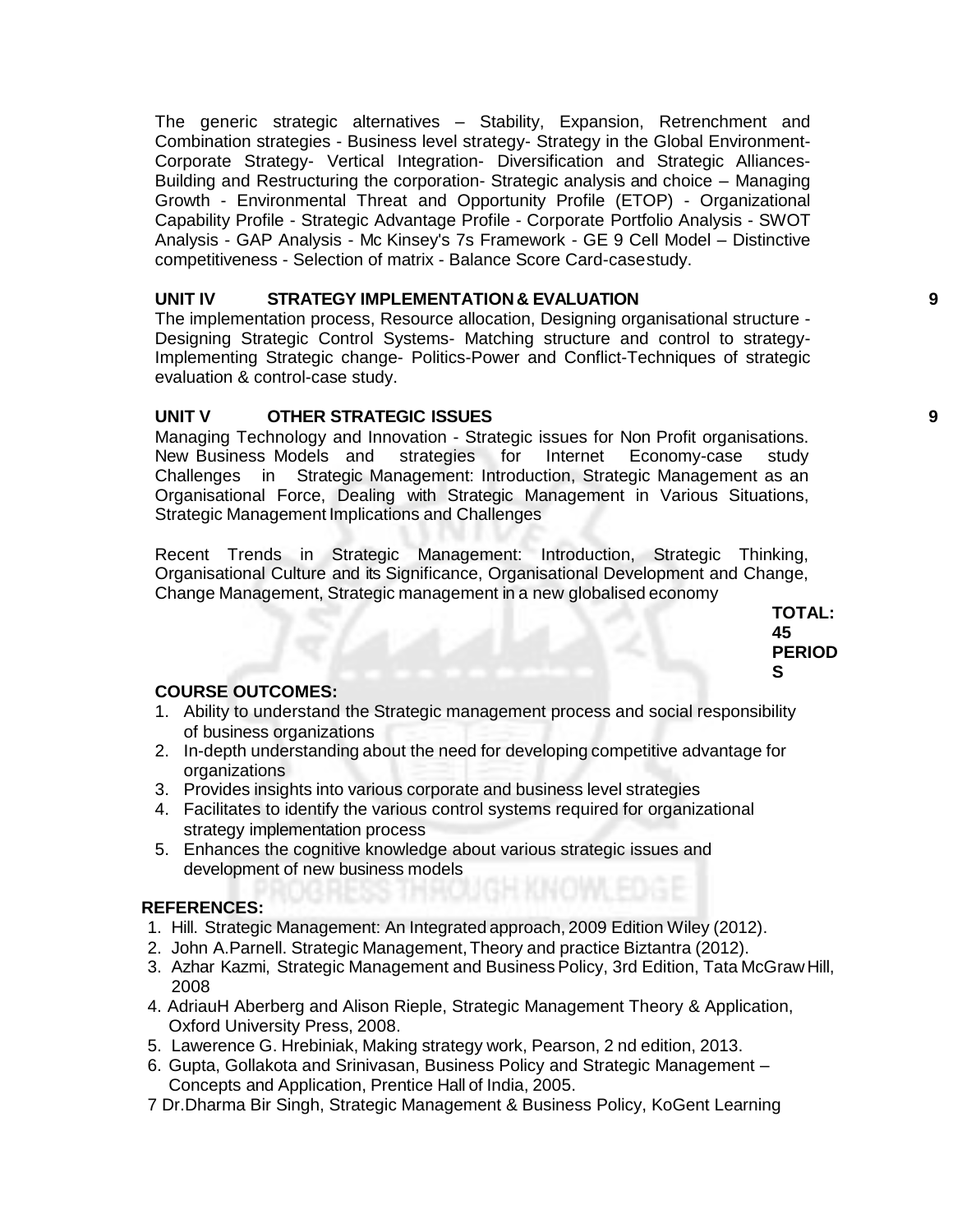Solutions Inc., Wiley, 2012.

- 8. John Pearce, Richard Robinson and Amitha Mittal, Strategic Management, McGraw Hill, 12th Edition, 2012
- 9. Lafley AG and Roger L Martin, Playing to Win : Strategy really works, Harvard Business Review Press

#### **BA4302 INTERNATIONAL BUSINESS L T P C**

**3 0 0 3**

#### **COURSE OBJECTIVE:**

 $\triangleright$  To understand the multinational dimensions in management of a MNC company and the business operations in more than one country.

#### **UNIT I AN OVERVIEW OF INTERNATIONAL BUSINESS 9**

Definition and drivers of International Business- Changing Environment of International Business- Country attractiveness- Trends in Globalization- Effect and Benefit of Globalization-International Institution: UNCTAD Basic Principles and Major Achievements, Role of IMF, Features of IBRD, Role and Advantage of WTO.

#### **UNIT II THEORIES OF INTERNATIONAL TRADE AND INVESTMENT 9**

Theories of International Trade: Mercantilism, Absolute Advantage Theory, Comparative Cost Theory, Hecksher-Ohlin Theory-Theories of Foreign Direct Investment : Product Life Cycle, Eclectic, Market Power, Internationalisation-Instruments of Trade Policy : Voluntary Export Restraints, Administrative Policy, Antidumping Policy, Balance of Payment.

#### **UNIT III GLOBAL ENTRY 9**

Strategic compulsions-– Strategic options – Global portfoliomanagement- Global entry strategy, different forms of international business, advantages - Organizational issues of international business – Organizational structures – Controlling of international business, approaches to control – Performance of global business, performance evaluation system.

#### **UNIT IV PRODUCTION, MARKETING, FINANCIALS OF GLOBAL BUSINESS 9**

Global production: Location, scale of operations- cost of production- Standardization Vs Differentiation- Make or Buy decisions- global supply chain issues- Quality considerations. Globalization of markets: Marketing strategy- Challenges in product development- pricing- production and channel management. Foreign Exchange Determination Systems: Basic Concepts-types of Exchange Rate Regimes- Factors Affecting Exchange Rates.

#### **UNIT V HUMAN RESOURCE MANAGEMENT ININTERNATIONAL BUSINESS 9**

Selection of expatriate managers- Managing across cultures -Trainingand development- Compensation- Disadvantages of international business – Conflict in international business- Sources and types of conflict

– Conflict resolutions – Negotiation –Ethical issues in international business – Ethical decision-making.